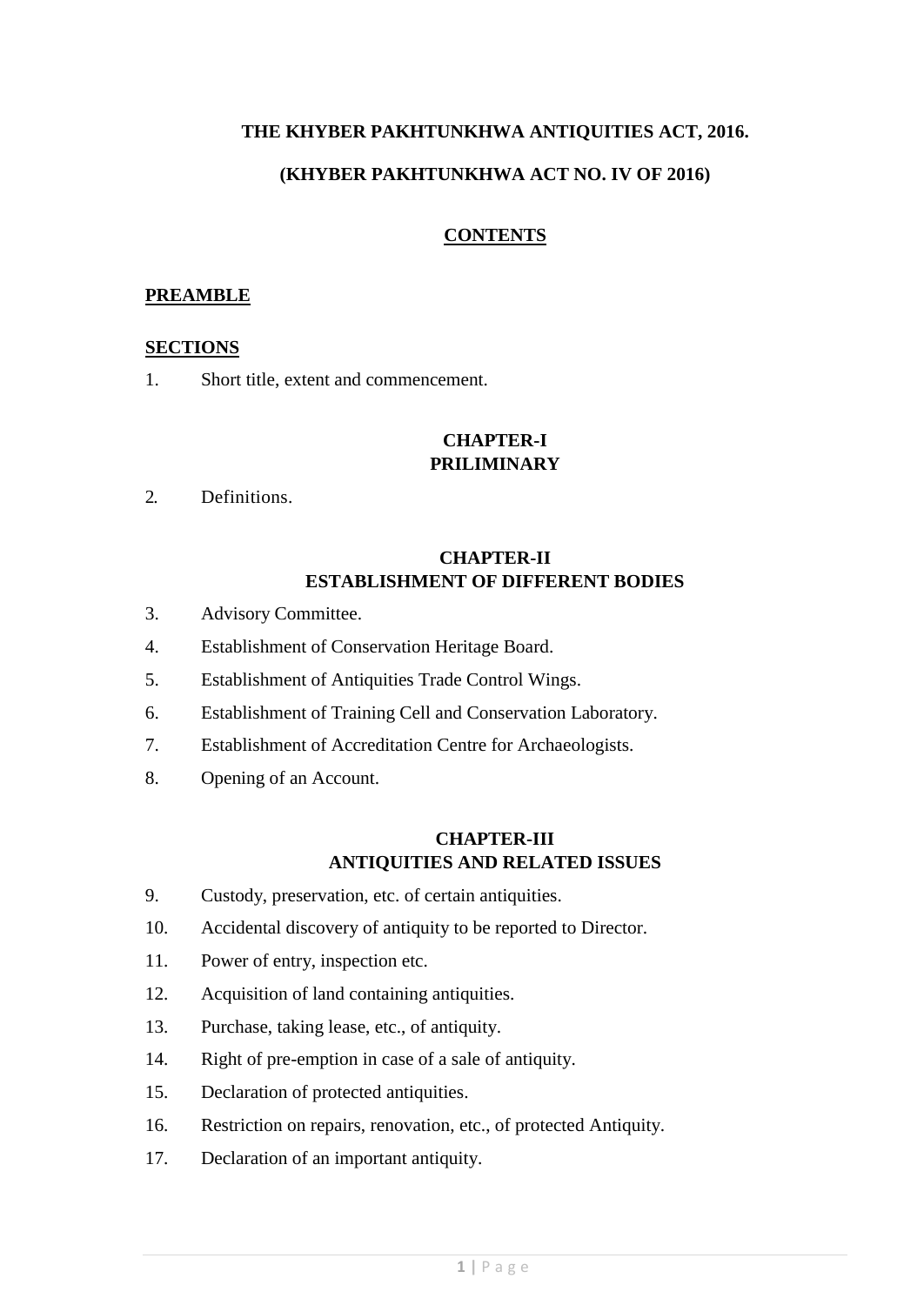- 18. Prohibition of destruction, damage, etc. to protected antiquity or important antiquity.
- 19. Representation against declaration of protected antiquities and important antiquities.
- 20. The guardianship of antiquity by Agreement.
- 21. Purchasers at certain sales and person claiming through owner bound by Agreement entered into by owner.
- 22. Ownership of buried antiquities.
- 23. Change of owner or custodian.
- 24. Destruction, damage, etc.
- 25. Direction to the owner to take measures for preservation of antiquity.
- 26. Repair by the Directorate.
- 27. Report on repairs, etc. by owner.
- 28. Offer of sale to the state.
- 29. Trust of custody or repair, or technical guidance.
- 30. Access to the public.
- 31. Investigation for the purpose of preservation.
- 32. Compulsory acquisition of protected immovable antiquity.
- 33. Compulsory acquisition of movable antiquities.
- 34. Protection of place of worship from misuse, etc.
- 35. Instruction respecting method of custody of protected antiquity or important antiquities.
- 36. Changes of owner or custodian.
- 37. Change of location.
- 38. Repair and treatment.
- 39. Order or advice on custody of an important cultural property in danger.
- 40. Access to the public by the Director.
- 41. Succession to rights and obligations on change of owner, etc.
- 42. Registration of antiquity.
- 43. Announcement, notice and issuance of certificate of designation.
- 44. Destruction or damage and treatment or repair of registered antiquity.
- 45. Notifications, etc. on alterations to the existing state of a registered antiquity.
- 46. Technical guidance concerning custody or repair of registered antiquity.
- 47. Public access of registered antiquity.
- 48. Reporting on the existing state of a registered antiquity.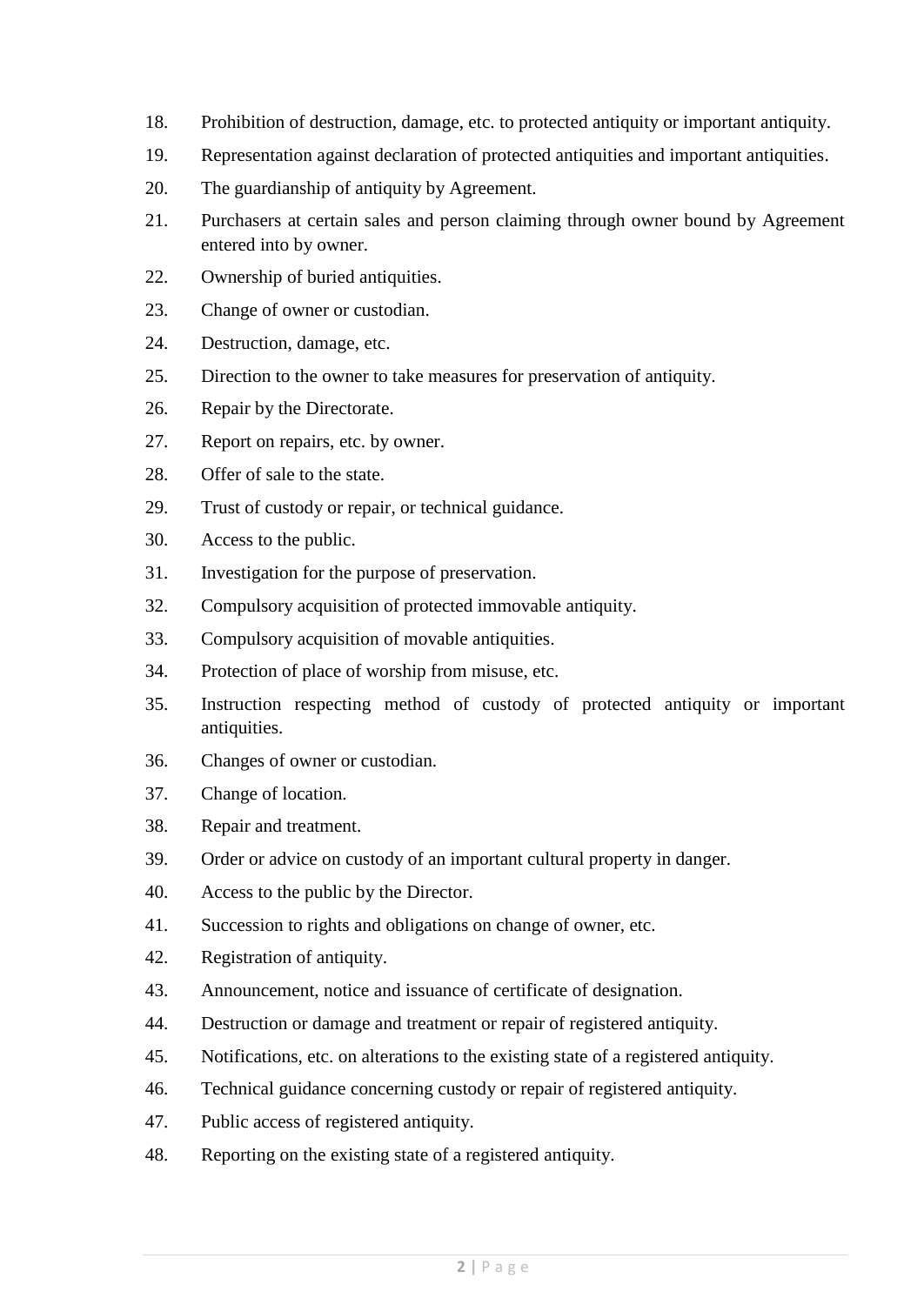- 49. Transfer of certificate of registration accompanying changes of ownership.
- 50. Annulment.
- 51. Annulment of registrations of registered antiquity.
- 52. Retrieval of antiquities from abroad.
- 53. Removal of encroachments from antiquities.
- 54. Right of access to protected immovable antiquities.

## **CHAPTER-IV**

# **DEVLOPMENT SCHEMES, NEW CONSTUCTION AND USE OF MOVABLE ANTIQUITIES**

- 55. Execution of development schemes and new constructions in proximity to immovable antiquity.
- 56. Execution of mega project.
- 57. Report and instruction on excavation for construction works.
- 58. Special provisions regarding excavation conducted by state organs etc.
- 59. Restriction on use of protected immovable antiquity.

## **CHAPTER-V EXCAVATION OR EXPLORATION AND RELATED MATTERS**

- 60. Report, instruction and order on excavation for investigation.
- 61. Report on discovery of remains, order for suspension, etc.
- 62. Prohibition of archaeological excavation or exploration without licence.
- 63. Regulation and issuance of licences to foreign archaeological missions.

## **CHAPTER-VI PROHIBITIONS ETC.**

- 64. Prohibition on making copies of protected antiquities without licence.
- 65. Prohibition on making copies of movable antiquities.
- 66. Export of antiquities.
- 67. Traffic in movable antiquities.
- 68. Counterfeiting etc., of antiquity.
- 69. Dealing in antiquities.
- 70. Regulation of mining, quarrying, etc.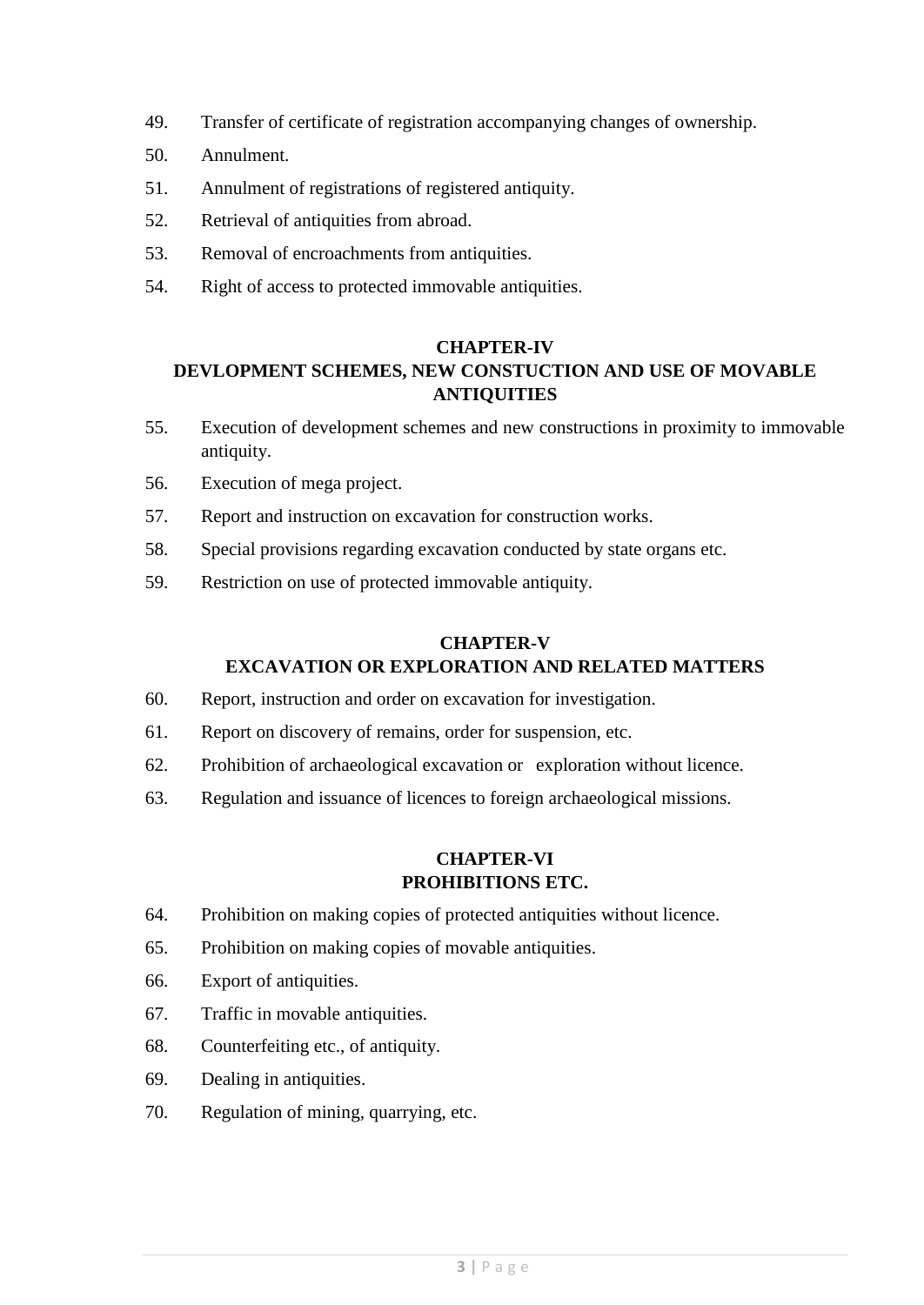## **CHAPTER-VII MISCELLANEOUS**

- 71. Efforts for the protection of cultural heritage by the local governments.
- 72. Exhibitions of cultural heritage abroad.
- 73. Penalty.
- 74. Confiscated antiquities to be made over to Director.
- 75. Information to the public on archaeological or historical sites.
- 76. Indemnity.
- 77. Power to make rules.
- 78. Repeal and savings.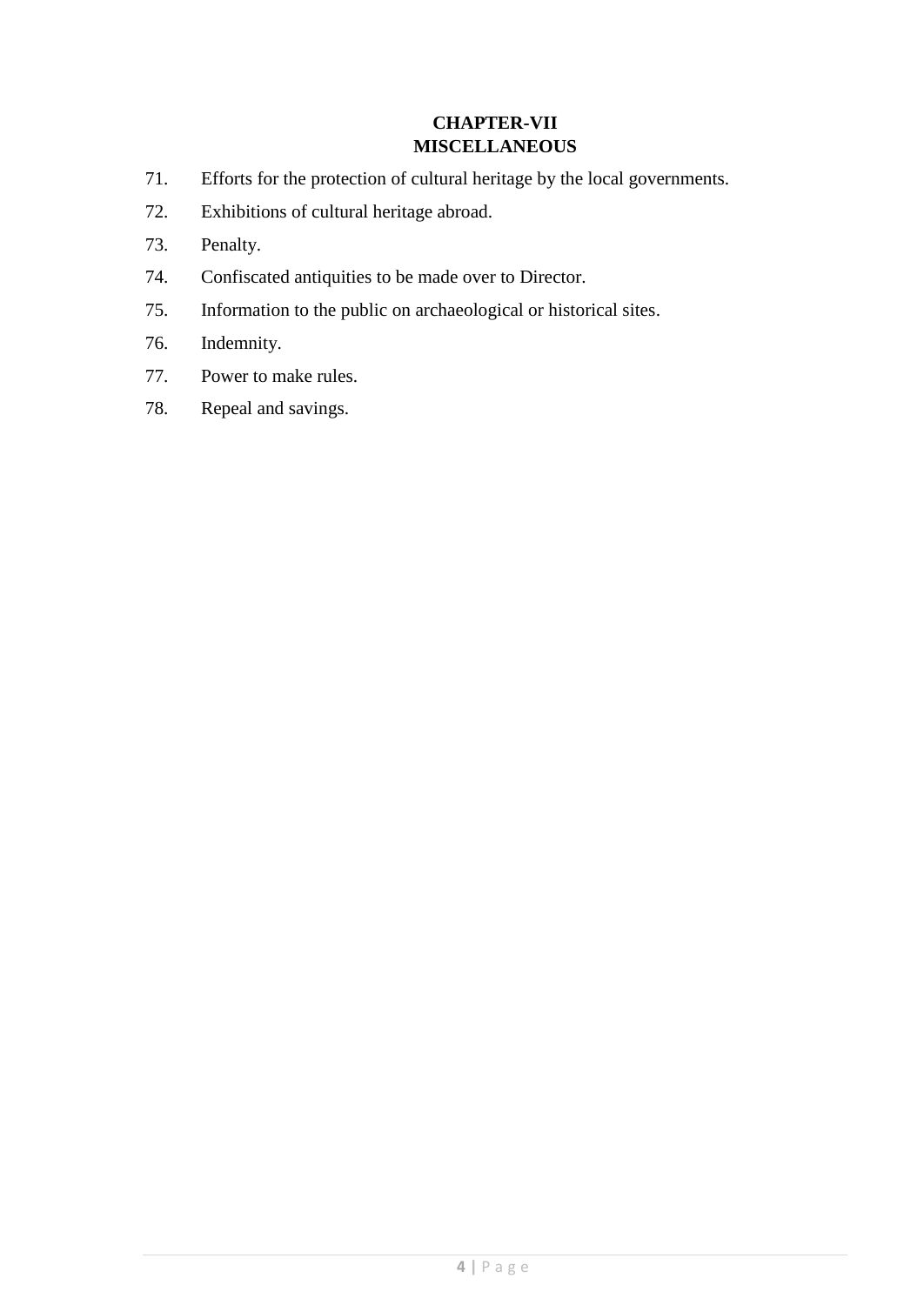### **THE KHYBER PAKHTUNKHWA ANTIQUITIES ACT, 2016.**

#### **(KHYBER PAKHTUNKHWA ACT NO. IV OF 2016)**

*(First published after having received the assent of the Governor of the Khyber Pakhtunkhwa in the Gazette of Khyber Pakhtunkhwa,(Extraordinary), dated the 11th April, 2016).*

# **AN**

## **ACT**

## *to protect, preserve, develop and maintain antiquities in the Province the Khyber Pakhtunkhwa*

**WHEREAS** it is expedient to provide a law relating to the protection, preservation, development and maintenance of antiquities in the Province of the Khyber Pakhtunkhwa and to encourage researches related to antiquities and for matters connected therewith or ancillary thereto:

It is hereby enacted as follows:

**1. Short title, extent and commencement**.---(1) This Act may be called the Khyber Pakhtunkhwa Antiquities Act, 2016.

- (2) It extends to the whole of the Province of the Khyber Pakhtunkhwa.
- (3) It shall come into force at once.

## **CHAPTER-I PRILIMINARY**

- **2. Definitions**.---In this Act, unless there is anything repugnant in the subject or context-
	- (a) "Advisory Committee" means the Advisory Committee constituted under section 3 of this Act;
	- (b) "Antiquity" means any ancient product of human activity which has been in existence for a period of not less than one hundred years and includes-
		- (i) immovable antiquities, movable antiquities, protected antiquities, important antiquities, buried antiquities, registered antiquities;
		- (ii) any building or site of cultural, historical, social, religious, architectural, ethnographical, anthropological, military or scientific interest;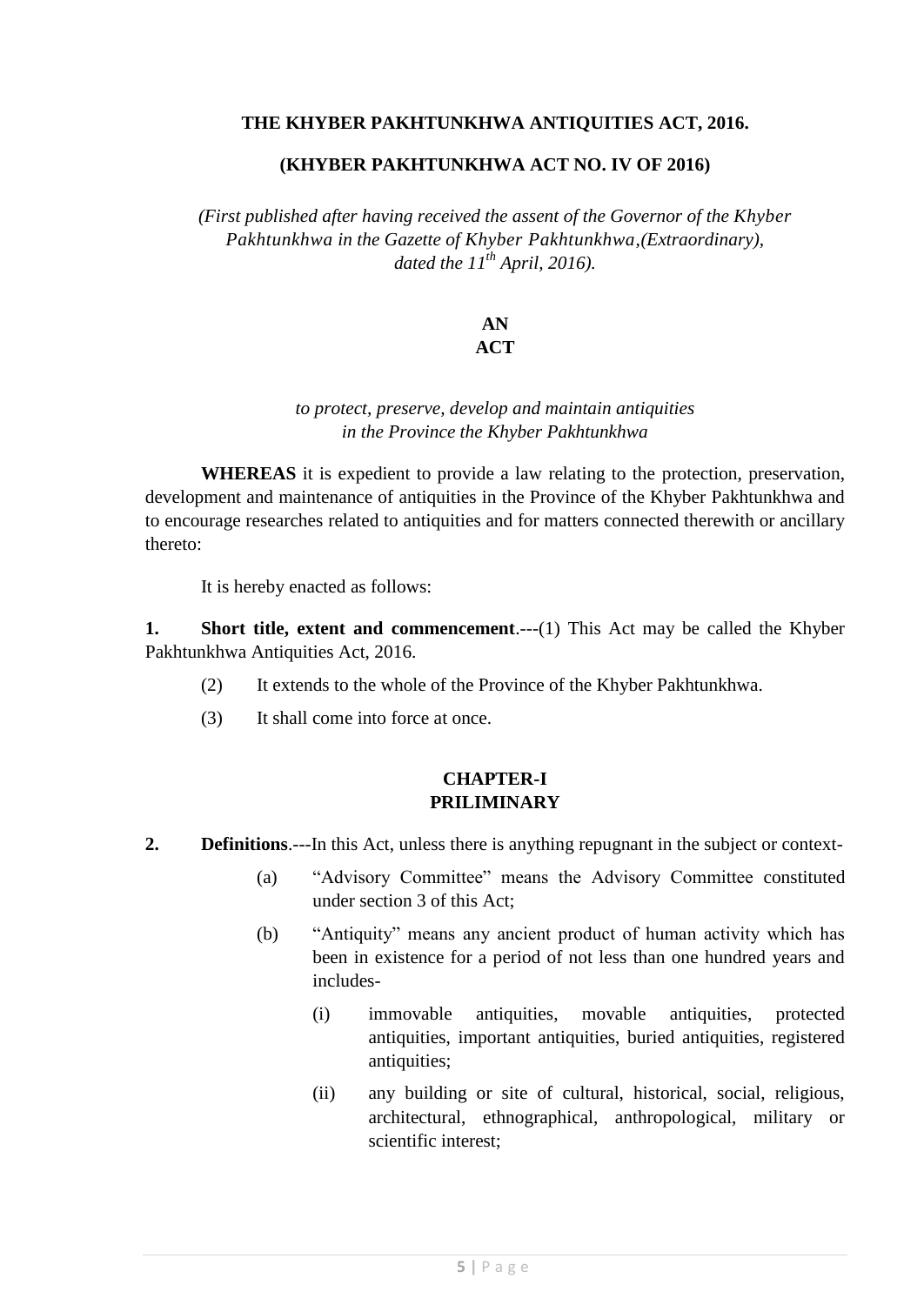- (iii) any cultural property, tangible cultural properties and buried cultural properties, archaeological mounds, ancient burial sites and lands about which it could reasonably be believed to be containing cultural objects;
- (iv) any national monument;
- (v) groups of historic and traditional buildings and cultural landscapes include groups of historic or traditional buildings of high value which form a certain antique beauty in combination with their surroundings or environment and landscapes that have evolved in association with the modes of life or livelihoods of the people and the geo-cultural features of the region and which are indispensable to understanding the lifestyles and livelihoods of the people in any particular area of the Province; and
- (vi) any other object or class of such objects declared by Government through notification in the official Gazette, to be an antiquity for the purposes of this Act;
- (c) "Court" means the Court of First Class Magistrate;
- (d) "culture property" means which on religious, spiritual, secular or material grounds is specifically designated as being of importance for archaeology, prehistory, history, literature, art or science and may belong to any categories i.e. rare collections and specimens of nature such as fauna, flora, minerals and anatomy property relating to the history of science and technology, military and social history to the life of national leaders, heroes, thinkers, scientists, artists and other noted personalities and events of national importance; products of archaeological excavations or archaeological discoveries; elements of artistic value, inscriptions, coins, currency notes and engraved seals; objects of ethnological interests, pictures, paintings and drawings produced entirely by hand; and original marks of statutory art and sculpture and shall include the following:
- (e) "custodian or custodian body" means and include the following:
	- (i) any person having been declared as such by the owner of the privately owned cultural property;
	- (ii) any person having actual possession of any cultural property and responsible for its protection, preservation, maintenance and upkeep;
	- (iii) board of any privately owned cultural property either constituted by the owner, Government or any institution of Government;
	- (iv) any person or body having been entrusted with custodianship of any privately owned cultural property by a Court;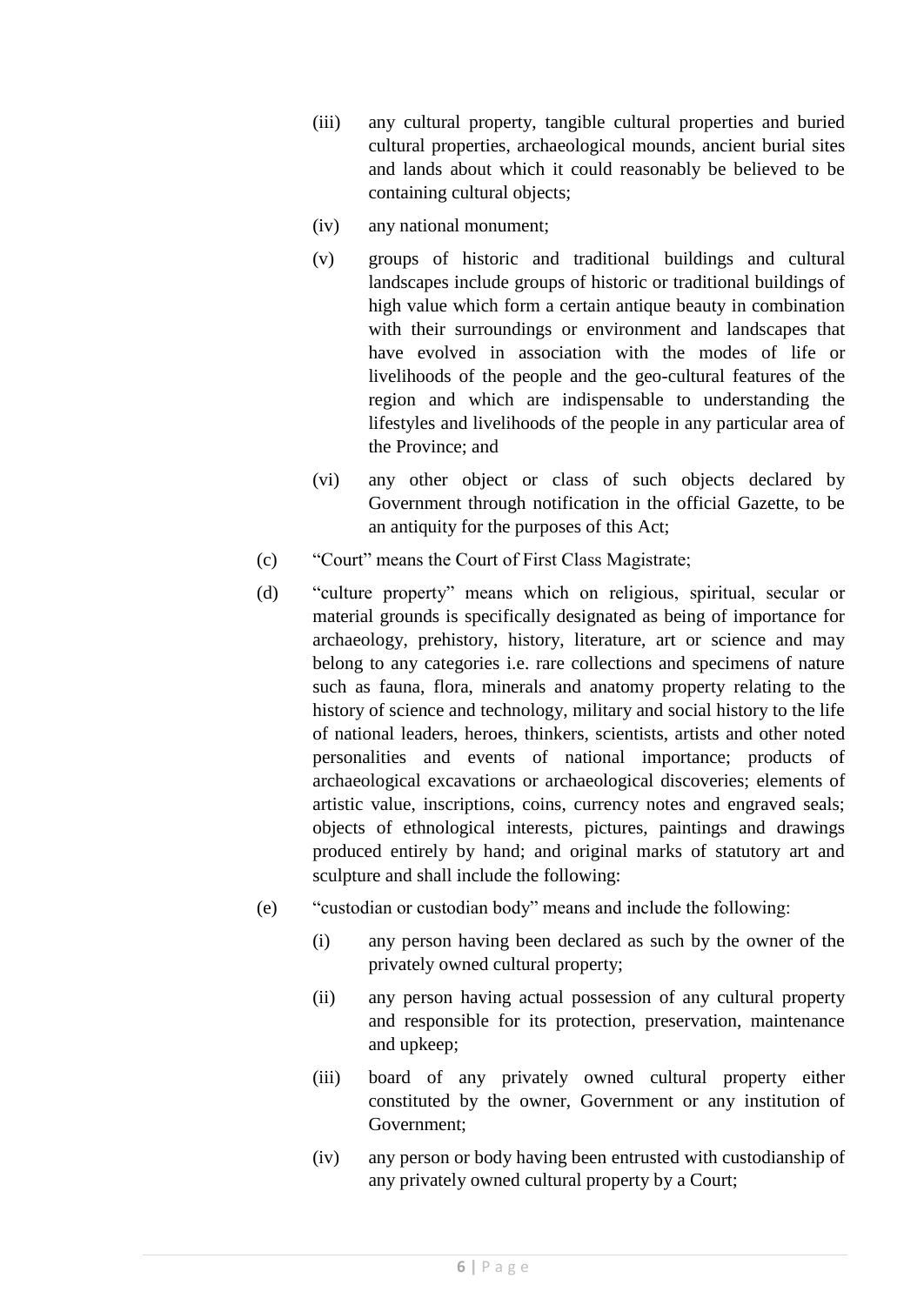- (f) "dealer" means a person engaged in the business of buying and selling antiquities but does not include the Director;
- (g) "Director" means the Director of the Directorate;
- (h) "Directorate" means the Directorate of Archaeology and Museum, Khyber Pakhtunkhwa;
- (i) "Government" means the Government of the Khyber Pakhtunkhwa;
- (j) "immovable antiquity" means an antiquity of any of the following descriptions, namely:
	- (i) any archaeological deposit on land or under water;
	- (ii) any archaeological mound, burial place or place of internment, or any ancient garden, structure, building, erection or other work of historical, archaeological, architectural, social, religious, cultural, military or scientific interest;
	- (iii) any rock, cave or other natural object of historical, archaeological, artistic or scientific interest or containing sculpture, engraving, inscription or painting of such interest and includes:
		- (a) any gate, door, window, paneling, dado, ceiling inscription, wall-painting, wood work, metal work or sculpture or any other thing which is attached or fastened to an immovable antiquity.
		- (b) the remains of any immovable antiquity;
		- (c) the site of an immovable antiquity;
		- (d) such portions of land or water adjoining the site of an immovable antiquity are reasonably required for fencing or covering or otherwise preserving such antiquity.
		- (e) the reasonable means of access to, and convenient inspection of an immovable antiquity; and
		- (f) any urban site, street, bazaar, cluster of buildings or public square or quarter and a neighborhood of special value which Government, being of the opinion that its preservation is a matter of public interest by reason of its arrangement, architecture or materials of construction, by notification in the official Gazette, declare to be an immovable antiquity for the purpose of this Act;
- (k) "important antiquity" means any antiquity that has been designated as such under section 17 of this Act;
- (l) "Local Government" means the Local Government constituted under the Khyber Pakhtunkhwa Local Government Act, 2013;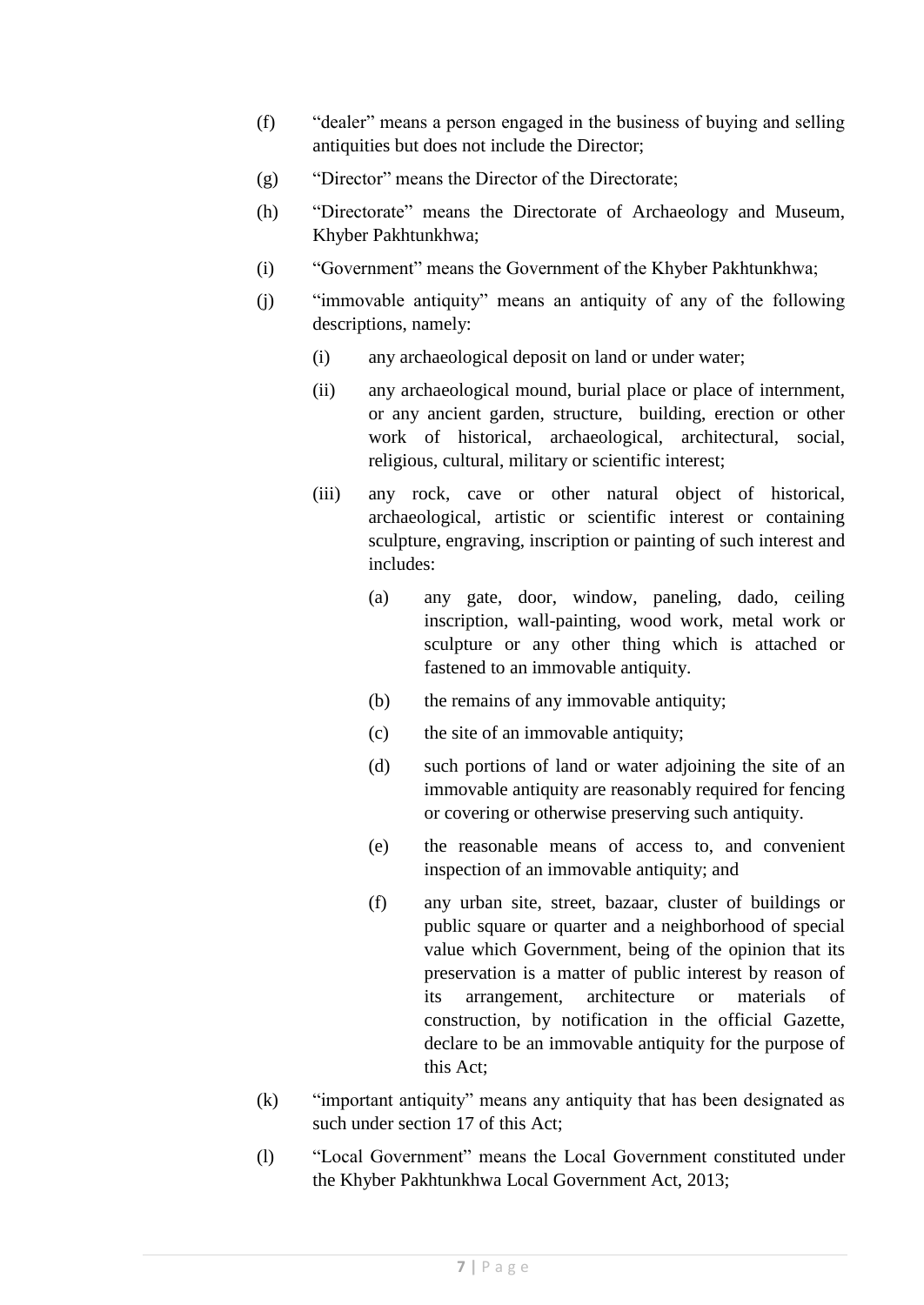- (m) "monuments" include buildings, zones, clusters or other structures or erections, tombs, tumulus or any other place of internment, sites of palaces, sites of forts or castles, monumental dwelling houses, and other sites, which possess a high historical, cultural, architectural, religious, artistic and/or scientific value; gardens, bridges, gorges, mountains, and other places of scenic beauty, which possess a high value from the point of view of art or visual appreciation; and animals (including their habitats, breeding places and summer and winter resorts), plants (including their habitats), and geological features and minerals (including the grounds where peculiar natural phenomena are seen), which possess a high scientific value;
- (n) "movable antiquity" means an antiquity which can be moved from one place to another place;
- (o) "national monuments" mean any building, structure, erection, place of internment, garden, portion of land or any other place or thing of national importance as may be determined and notified as such by the Federal Government under the Antiquities Act, 1975 or to be declared under this Act in consultation with the Advisory Committee;.
- (p) "owner" means the owner himself and includes:
	- (i) any person legally competent to act on behalf of the owner, when by reason of infancy or other disability the owner is unable to act:
	- (ii) a joint owner invested with powers of management on behalf of himself and other joint owners and successor in interest of such owner; and
	- (iii) any manager, custodian or trustee exercising the powers of management and the successor in office of such manager, custodian or trustee;
- (q) "protected antiquity" means any immovable antiquity that has been designated as such under section 15 of this Act;
- (r) "Province" means the Province of the Khyber Pakhtunkhwa;
- (s) "registered antiquity" means antiquity which has been registered under section 42 of this Act;
- (t) "rules" means rules made under this Act; and
- (u) "tangible cultural properties" include tangible cultural products which are of high historical or artistic value, such as buildings or structures, paintings and pictures, statues and sculptures, sculptured or dressed stone of all descriptions, crafts and applied arts, calligraphic works, classical books, ancient documents, rock paintings, rock carvings, inscriptions and epigraphs, archaeological artefacts and any other material remains of past human life or activities which possess a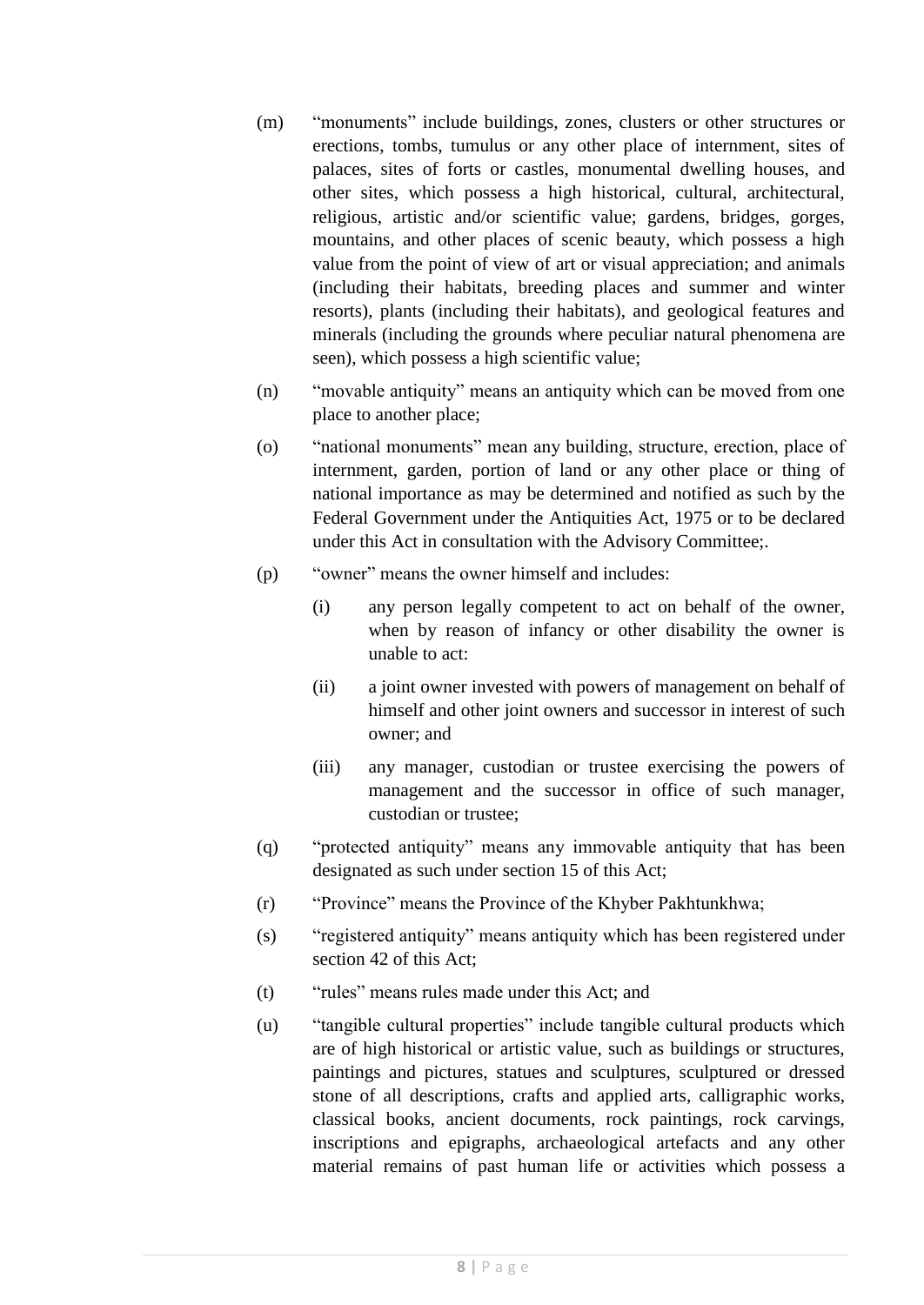considerable archaeological, social, ethnological, historical, cultural, scientific, religious and artistic value (including lands and other objects which are combined with them altogether to embody such value);

## **CHAPTER-II ESTABLISHMENT OF DIFFERENT BODIES**

**3. Advisory Committee**.---(1) Government shall constitute an Advisory Committee consisting of the following to perform such functions and exercise such powers as provided in this Act or the rules made thereunder:

- (a) Minister for Sports and Culture, who shall also be its Chairman;
- (b) Chairperson Standing Committee on Culture in the Provincial Assembly, who shall also be its Vice-Chairperson;
- (c) Director of Archaeology, who shall also be the Secretary of the Advisory Committee ;
- (d) Director General, Federal Department of Archaeology; and
- (e) three eminent scholars, archaeologists or persons from Civil Society having thorough knowledge and expertise in antiquities and cultural objects, to be nominated by Government for a non-extendable period of three (03) years.

(2) The Chairperson may, co-opt any other person as member of the Advisory Committee for a meeting or for a specific period.

(3) Four members shall constitute the quorum for the meeting of the Advisory Committee.

(4) The Advisory Committee take decisions by the majority of its members present and voting, and in case of a tie, the person presiding the meeting shall have a casting vote.

(5) The Chairperson or, in his absence, the Vice-Chairperson shall preside over a meeting of the Advisory Committee, and in case of absence of Chairperson and Vice-Chairperson a member nominated by the Chairperson shall preside over the meeting.

(6) Necessary rules shall be framed by the Government to regulate the function and working of the Advisory Committee and also devise methodology for working of the Committee and conducting its meetings.

(7) No act or proceeding of the Advisory Committee shall be deemed to be invalid by reason only of the existence of a vacancy in, or defect in the constitution of the Committees.

(8) Notwithstanding with any powers and functions of the Advisory Committee to be exercised or performed by it under this Act, Government shall consult the Advisory Committee, if any dispute or question arises about any product, object or site falling within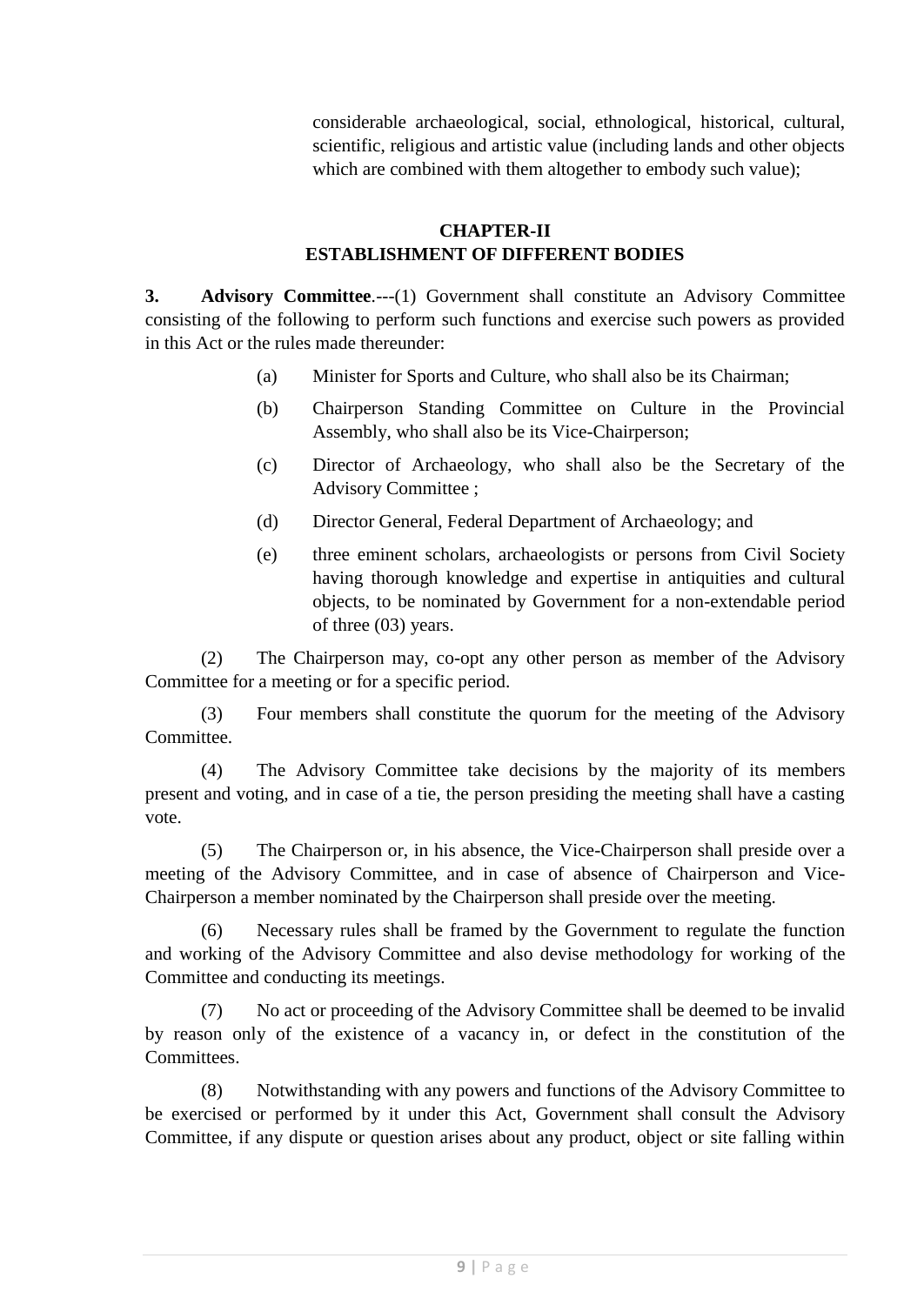the definition and meaning of antiquity, and the decision of Government in this behalf shall be final.

(9) Appeal against any decision of the Advisory Committee shall be preferred to Government and the Government may amend, modify, retain or reject the decision of the Advisory Committee.

**4. Establishment of Conservation Heritage Board**.---(1) For scientific conservation and seeking guidance of competent professionals regarding conservation, restoration, protection, promotion of cultural heritage of the Province, Government shall establish a Conservation Heritage Board.

(2) The Conservation Heritage Board shall be headed by the Director and such other members as Government may determine which shall include eminent archaeologists, architects, engineers, conservationists, historians, artists, managers of cultural heritage.

(3) The members of the Conservation Heritage Board shall be nominated by Government in the prescribed manner.

(4) The Conservation Heritage Board shall advise the Directorate on all major interventions in the built heritage of the Province in light of the international best practices and shall also oversee that the execution of such interventions is undertaken according to the guidance provided by the Board.

(5) Government shall lay down rules for smooth and efficient functioning of the Conservation Heritage Board including meetings, payment to the members including travelling allowance, daily allowance, boarding, lodging, transport and other facilities during meetings of the Conservation Heritage Board.

**5. Establishment of Antiquities Trade Control Wings**.---(1) Government shall establish a wing within the Directorate for control of trade in antiquities in the Province.

(2) Officers to be posted in the antiquities trade control wings shall be trained in the relevant laws and for checking, examining and controlling illicit trade and export of antiquities in coordination with the custom officers and shall be posted at important exit points in the Province specially at the air ports, dry ports and land routes.

(3) The officers of the antiquities trade control wings shall be responsible to control illegal diggings at archaeological sites and monuments and encroachments on the protected, important and registered antiquities.

(4) In the performance of functions, the officers of the Antiquities Trade Control Wing shall be assisted by the police.

**6. Establishment of Training Cell and Conservation Laboratory**.---(1) Government shall establish a Training Cell and Conservation Laboratory working under the Directorate for capacity building of the professionals in the field of archaeology, museology, conservation, heritage management, cultural tourism and promotion of cultural heritage and to develop capacity of the Directorate to meet the growing challenges in these highly technical and specialized areas.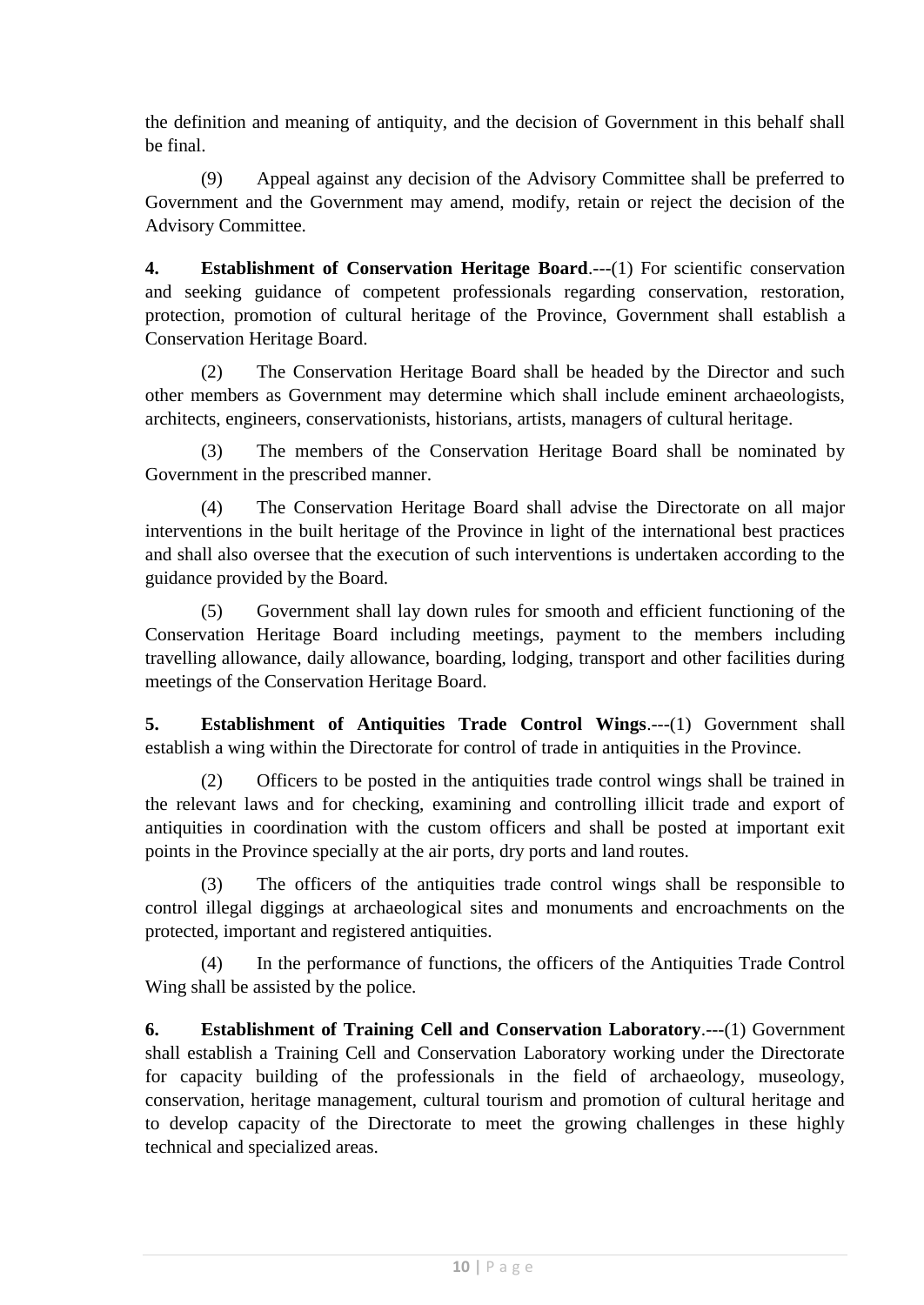(2) The Training Cell and Conservation Laboratory shall provide facilities to the Universities, other organizations and individuals interested in the culture of the Province against criteria and fee to be determined in the prescribed manner.

(3) These specialized bodies shall also provide facilities to other provinces on terms and conditions to be laid down in the rules made under this Act.

(4) Government may seek assistance from the Federal Government and also from foreign governments and organizations, through concerned ministries for the development and capacity building of the Training Cell and Conservation Laboratory.

**7. Establishment of Accreditation Centre for Archaeologists**.---(1) For the registration of the Archaeologists, Government shall establish an Accreditation Centre of Archaeologists by notification in the official Gazette.

(2) Soon after the notification under sub-section (1), every person having the master degree in Archaeology, Heritage Management and Conservation Studies, shall register itself with the Accreditation Center for Archaeology:

Provided that this provision shall not be applicable to the persons having their master degree in Archaeology, Heritage Management and Conservation Studies before the establishment of Accreditation Center under sub-section (1).

(3) The Directorate shall register the persons having their master degree in Archaeology, Heritage Management and Conservation Studies as Archaeologists after such inquiry and scrutiny and on payment on such fee and in such a manner as may be prescribed.

**8. Opening of an Account**.---(1) For ensuring continuity in the archaeological researches including explorations, survey, excavations, conservation, restoration, rehabilitation and other essential activities relating to cultural properties, Government shall open an account in the Department of Archaeology and Museums.

(2) The following amounts shall be deposited in the account-

- (a) all developmental grants;
- (b) grants allocated for conservation, restoration, promotion and maintenance of archaeological sites and monuments in the annual budget;
- (c) amount allocated for acquisition of land;
- (d) amount allocated for purchase of antiquities for museums;
- (e) amount allocated for construction or establishment of museums or extension of the existing museums including their maintenance;
- (f) amount allocated for promotional activities of cultural properties;
- (g) amount allocated for exhibitions, seminars, conferences, symposia, etc;
- (h) amount allocated for publications;
- (i) voluntarily contributions and donations;
- (j) fee collected under this Act;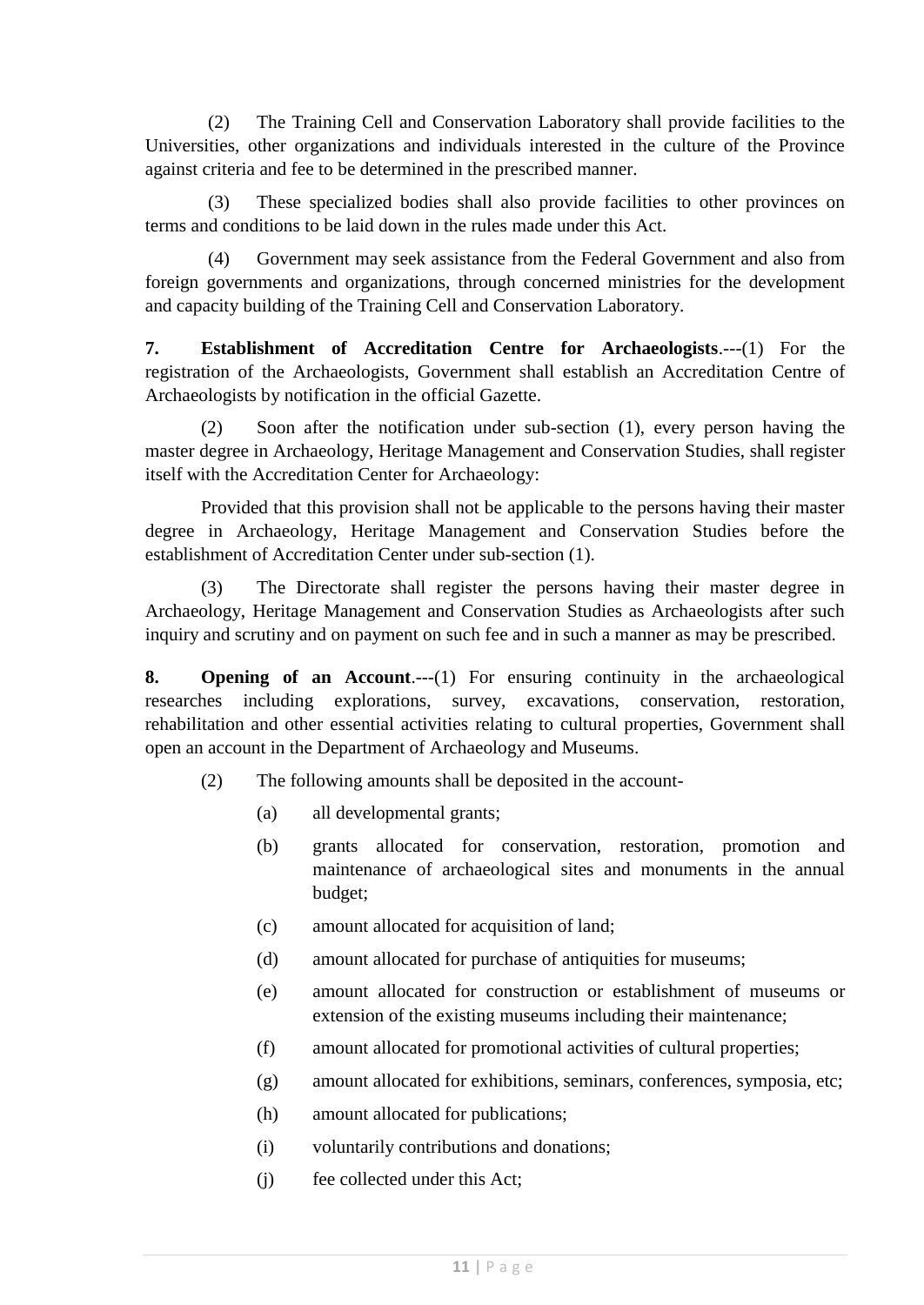(k) amount allocated or released by Government for any particular activity including meeting emergencies and urgent repair or rehabilitation works in case of damages or losses due to earthquake or floods or any other natural or human disaster.

(3) The Director shall, before the commencement of a financial year, prepare a statement of the estimated receipt and expenditure for the financial year and submit it to the Government for approval.

(4) The Director shall maintain accounts and other record relating to its financial affairs including its income and expenditure and its assets and liabilities in such form and manner as may be prescribed.

(5) As soon as may be, after the end of each financial year, the Director, in the prescribed manner, shall cause to be prepared for the financial year statements of account of the Directorate, which shall include a balance sheet and an account of income and expenditure.

(6) The Auditor General of Pakistan shall annually audit the accounts of the Directorate.

(7) Government, in addition to the audit under sub-section (6), may cause the annual accounts of the Directorate audited, in the prescribed manner, by a Chartered Accountant or a firm of Chartered Accountants.

## **CHAPTER-III ANTIQUITIES AND RELATED ISSUES**

**9. Custody, preservation, etc. of certain antiquities**.---Where the Director receives any information or otherwise has the knowledge of the discovery or existence of an antiquity of which there is no owner, he shall, after satisfying himself as to the correctness of the information or knowledge, take such steps with the approval of the Government, as he may consider necessary for the custody, preservation and protection of the antiquity.

**10. Accidental discovery of antiquity to be reported to Director**.---(1) Whoever discovers, or finds accidentally, any movable antiquity shall inform forth with the Directorate within seven days of its being discovered or found.

(2) If, within seven days of his being informed under sub-section (1) the Director decides to take over the antiquity for purposes of custody, preservation and protection, the person discovering or finding it shall hand it over to the Director or a person authorized by him in writing.

(3) Where the Director decides to take over an antiquity he may pay to the person by whom it is handed over to him such cash reward as may be decided in consultation with the Advisory Committee.

(4) If any person, who discovers or finds any movable antiquity contravenes the provisions of sub-section (1) or sub-section (2), he shall be punishable with imprisonment for a term which may extend to five (05) years, or with fine not less than fifteen hundred thousand rupees or with both and the Court convicting such person shall direct that the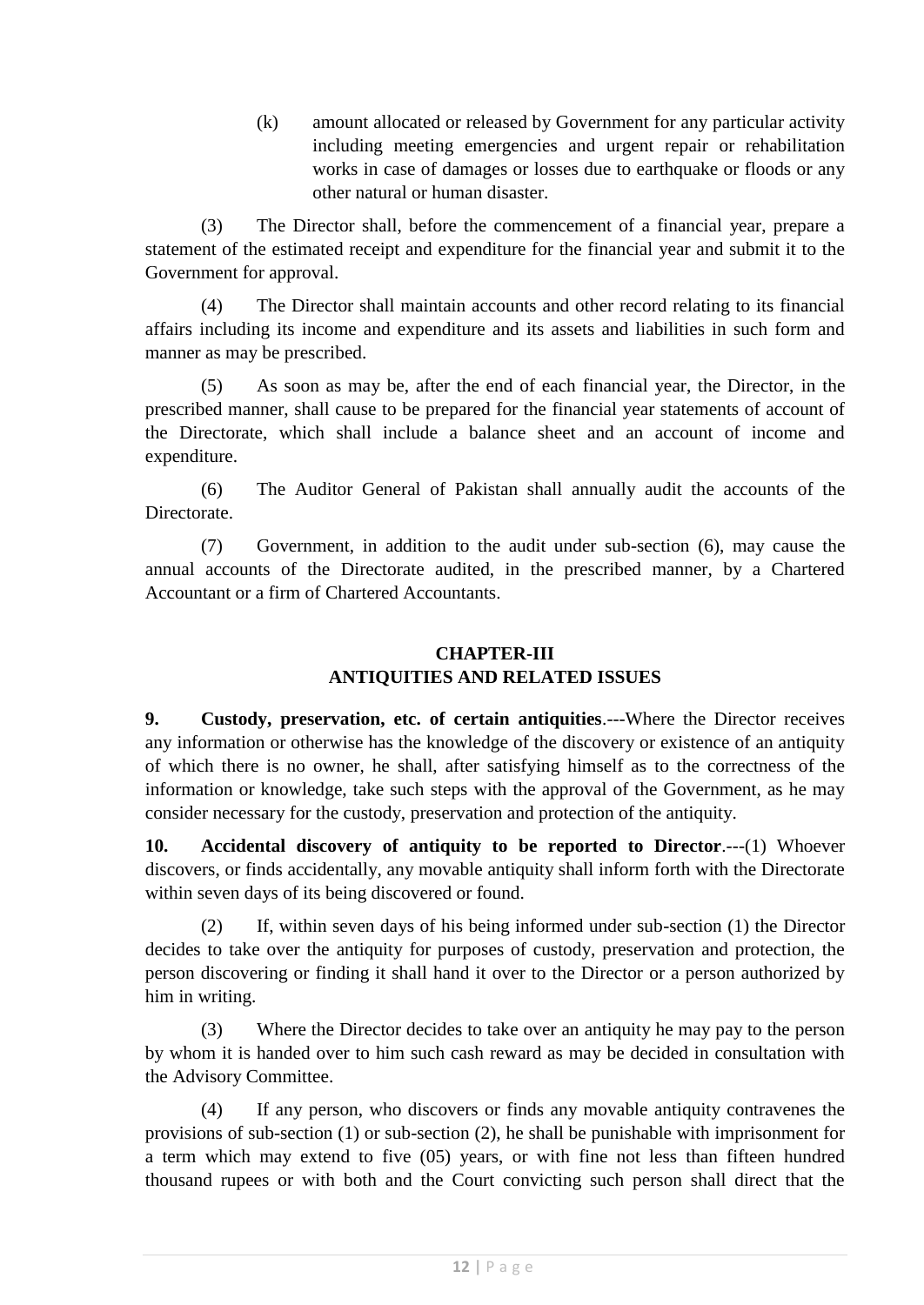antiquity in respect of which such contravention has taken place shall stand forfeited to Government.

**11. Power of entry, inspection etc.---(1)** The Director or any officer authorized by him with police assistance may, after giving reasonable notice, enter into, inspect and examine any premises, place or area which or the sub-soil of which he may have reason to believe to be, or to contain an antiquity and may cause any site, building, object or any antiquity or the remains of any antiquity in such premises, place or area to be photographed, copied or reproduced by any process suitable for the purpose.

(2) The owner or occupier of the premises, place or area shall afford all reasonable opportunity and assistance to the Director for the purposes of sub-section (1) above.

(3) No photograph, copy of reproduction taken or made under or for the purpose of sub-section (1) shall be sold or offered for sale except by or with the consent of the owner of the object of which the photograph, copy or the reproduction has been taken or made.

(4) Where substantial damage is caused to any property as a result of the inspection under sub-section (1), the Director shall pay to the owner thereof reasonable compensation for the damage in consultation with the Advisory Committee.

**12. Acquisition of land containing antiquities**.---If the Director after conducting an inquiry, has reasonable grounds to believe that any land contains any antiquity, he may approach the Government to direct the Revenue Department to acquire such land or any part thereof and the Revenue Department shall thereupon acquire such land or part under the Land Acquisition Act, 1894 (I of 1894), as for a public purpose.

**13. Purchase, taking lease, etc., of antiquity**.---The Director may in consultation with the Advisory Committee purchase or take on lease or accept a gift or bequest of an antiquity.

**14. Right of pre-emption in case of a sale of antiquity**.---(1) Where the Director receives any information or otherwise has the knowledge that any antiquity or any immovable property containing an antiquity is offered for sale or is about to be sold he may with the approval of Government exercise the right of pre-emption with respect to such antiquity or property and, if he intends to exercise the right, shall give to the person competent to sell, a notice in writing accordingly.

(2) If the Director does not exercise with respect to any antiquity or property the right of pre-emption within a period of three months from the date of notice given under subsection (1), the antiquity or property may be sold to any person after the expiry of the said period and a notice of such sale shall be given to the Director.

(3) Save as provided in sub-section (2), no antiquity or property in respect of which a notice under sub-section (1) has been given shall be sold to any person.

(4) All sales in contravention of sub-section (3), shall be void and the antiquity or property so sold shall be forfeited to Government.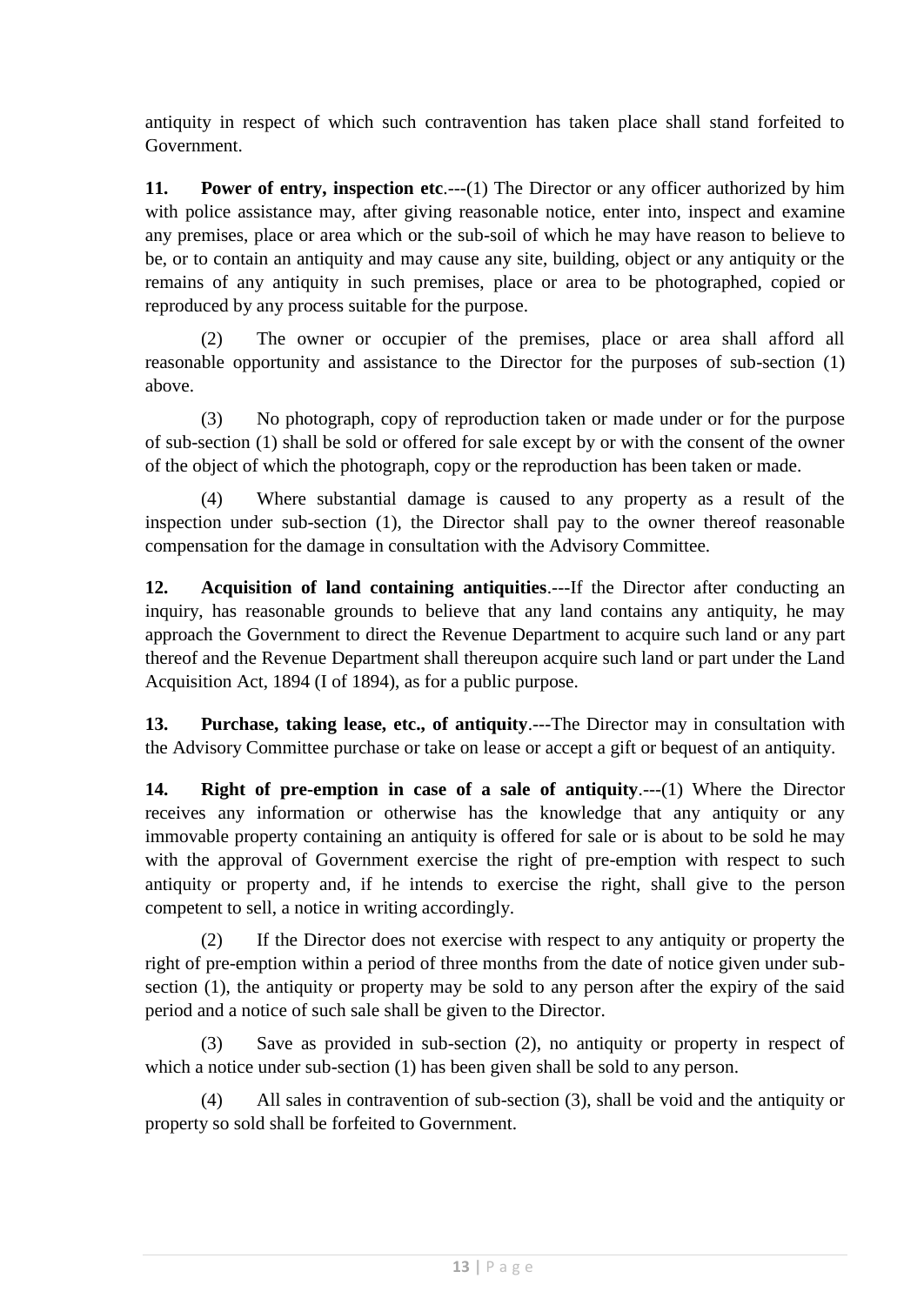**15. Declaration of protected antiquities.---(1)** After consultation with Advisory Committee, Government may by a notification in the official Gazette declare any immovable property to be a protected antiquity for the purpose of this Act.

(2) In case of a privately owned immovable property a copy of the notification under sub-section (1), shall be served on the owner and shall also be fixed up in a conspicuous place of or near such property.

(3) Action under sub-section (1), shall take effect from the date of its announcement in the official Gazette.

(4) Antiquities declared to be protected antiquities by the Federal Government under the Antiquities Act, 1975 and antiquities protected under the Khyber Pakhtunkhwa Antiquities Act, 1997, shall be deemed to be protected antiquities for the purpose of this Act.

(5) When the declaration under this section has been made, the Director shall issue a certificate to this effect to the owner of the protected antiquity concerned.

(6) The Advisory Committee shall review the list of antiquities every year in December and make suitable recommendations to Government for declaration of any particular important antiquity as protected antiquity as provided in this section.

(7) The notification under sub-section (1), shall unless it is cancelled by Government be conclusive evidence of the fact that the cultural property to which it relates is a protected antiquity for the purpose of this Act.

**16. Restriction on repairs, renovation, etc., of protected Antiquity**.--- (1) The owner of a protected antiquity shall not make any alteration or renovation in, or addition to the said protected antiquity:

Provided that he may, with the permission of the Director make minor adjustment considered necessary for the day-to-day use of the protected antiquity:

Provided further that the work for which permission has been given shall be carried out under the supervision of the Director or a person authorized by him in his behalf.

(2) Whoever contravenes the provisions of sub-section (1), shall be punishable with rigorous imprisonment for a term, which may extend to three year or with fine up to rupees one million, or with both.

**17. Declaration of an important antiquity....**(1) Government, may declare any immovable antiquity through a notification in the official Gazette to be an important antiquity for the purpose of this Act.

(2) In case of a privately owned antiquity a copy of the notification under subsection (1), shall be served on the owner of the immovable antiquity and shall also be fixed up in a conspicuous place of or near the said important antiquity.

(3) The declaration under sub-sections (1) and (2), shall take effect from the day of its announcement in the official Gazette. However, it shall take effect for the owner of the important antiquity, as the case may be, from the time when the notification or notice reaches the said owner.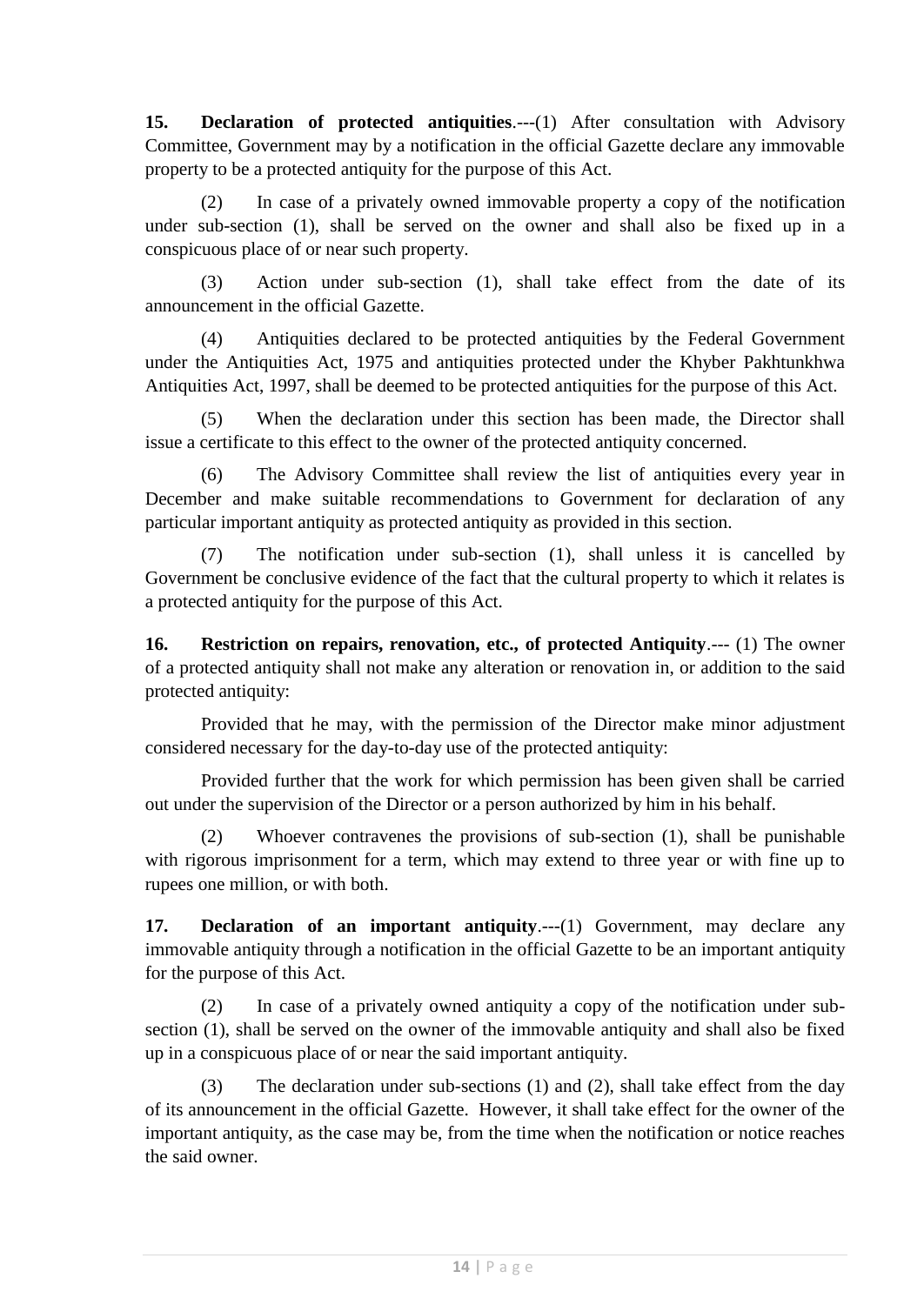(4) When the declaration under this section has been made, the Director shall issue a certificate to this effect to the owner of the important antiquity concerned.

(5) Director shall maintain a record of all such antiquities declared to be important antiquities and place the same for review by the Advisory Committee every year in December. The Advisory Committee may recommend any of the important antiquity to be declared as a protected antiquity under section 15 of this Act.

(6) The notification under sub-section (1), shall unless it is cancelled by Government, be conclusive evidence of the fact that the antiquity has been declared as an important antiquity for the purpose of this Act.

**18. Prohibition of destruction, damage, etc. to protected antiquity or important antiquity**.---(1) No person shall, except for carrying out the purposes of this Act, destroy, break, damage, alter, injure, deface or mutilate or scribble, write or engage any inscription or sign on, any antiquity or take manure from any protected antiquity or important antiquity.

(2) Whoever contravenes the provisions of sub-section (1), shall be punishable with rigorous imprisonment for a term, which may extend to five years, or with fine up to rupees two million, or with both.

(3) The Court trying an offence under this section may direct that the whole or any part of the fine recovered shall be applied in defraying the expenses of restoring the antiquity to the condition in which it was before the commission of the offence.

**19. Representation against declaration of protected antiquities and important antiquities**.---(1) The owner of an antiquity to which a notification under sections 15 and 17 has been issued, or any other person having any right or interest in the antiquity may, within three months of the notification, make a representation in writing to Government against such notification.

(2) Upon the receipt of a representation under sub-section (1), Government after giving the person making it, an opportunity of being heard and after consultation with the Advisory Committee may, either accept or reject the representation and in case of acceptance of the representation, it is satisfied that there are good and sufficient reasons for objection to the notification, may cancel the notification.

**20. The guardianship of antiquity by Agreement.**---(1) The owner of an antiquity, may by an Agreement in writing constitute the Director the guardian of such antiquity on behalf of Government.

(2) Where the Director has accepted the guardianship of an antiquity in pursuance of an Agreement under sub-section (1) the owner shall, except as expressly provided in this Act and in the Agreement have the same right, title and interest in and to the antiquity as if the Director had not been constituted the guardian thereof.

(3) An Agreement under this section in relation to an antiquity may provide for all or any of the following matters, namely:

(a) the maintenance of the antiquity;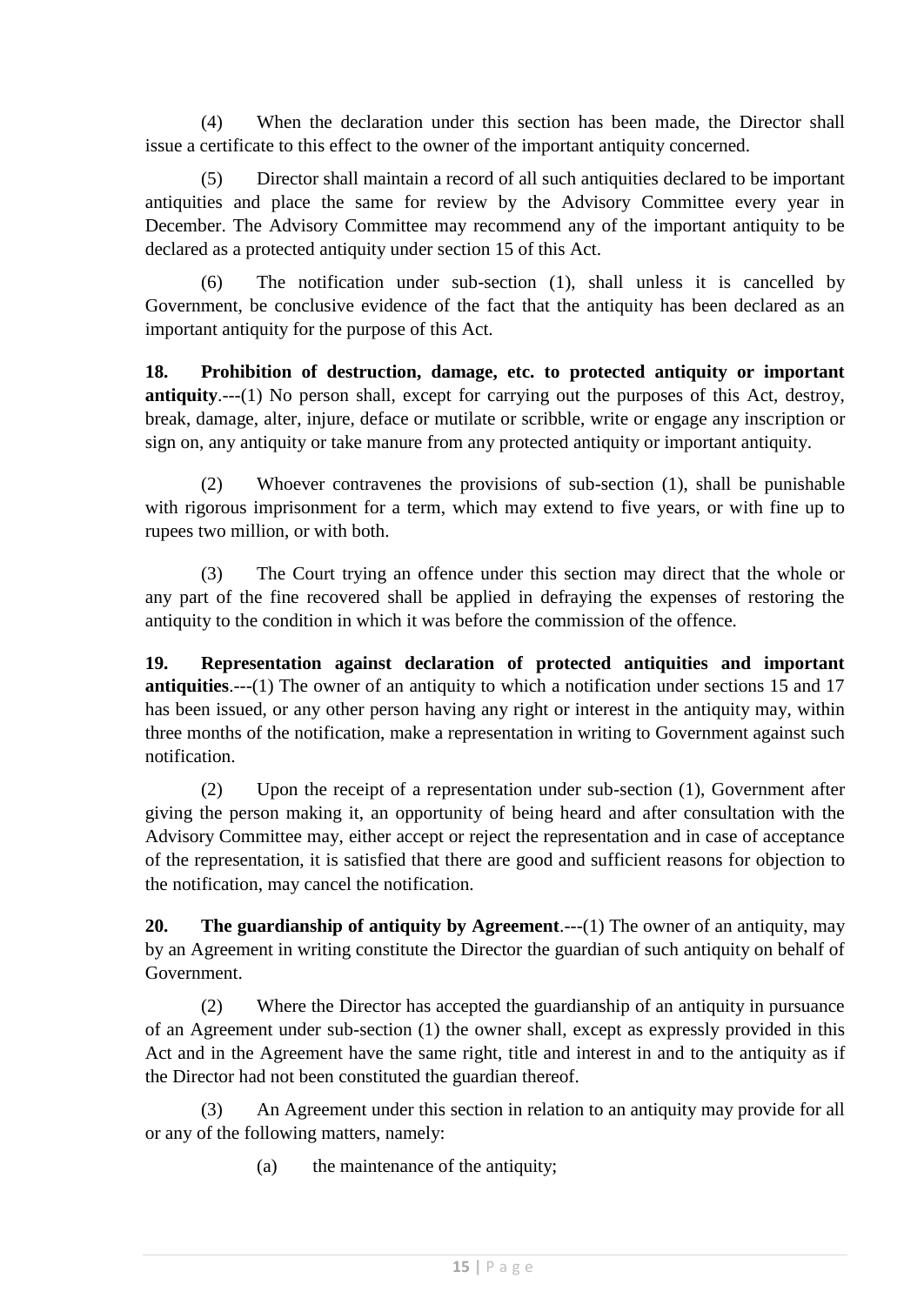- (b) the custody of the antiquity and the duties of any person who may be employed to watch it;
- (c) the restriction upon the right of the owner to alienate, destroy, remove, alter or deface the antiquity or to build on or near the site of the antiquity;
- (d) the facilities to access to be allowed to the public;
- (e) the facilities to be allowed to persons deputed by the owner or the Director for inspection and maintenance of the antiquity:
- (f) the expenses to be incurred in connection with the preservation of the antiquity and payment of such expenses if incurred by the owner;
- (g) compensation to be paid for any loss sustained by the owner or occupier or any other person as a result of the enforcement or observance of the Agreement; and
- (h) any other matter connected with the custody, management and preservation of the antiquity.

(4) The terms of an Agreement under this section, may be altered from time to time in consultation with the Advisory Committee and with the consent of the owner.

(5) An Agreement under this section, in relation to an antiquity may be terminated upon six months notice in wiring given by the Director in consultation with the Advisory Committee, to the owner or by the owner to the Director.

**21. Purchasers at certain sales and person claiming through owner bound by Agreement entered into by owner**.---Notwithstanding anything contained in any other law for the time being in force, every person who at a sale for the recovery of arrears of land revenue or any other public demand purchases any land or property, or any right or interest in land or property which contains or in which is situated an antiquity in respect of which an Agreement under section 18 subsists, and every person claiming any title to any antiquity from through or under an owner who entered into such Agreement shall be bound by such Agreement.

**22. Ownership of buried antiquities.**---Notwithstanding anything contained in any other law for the time being in force the ownership of all buried antiquities shall vest in Government.

**23. Change of owner or custodian.**---(1) When the owner of any protected antiquity or important antiquity in private custody has been changed, the new owner shall report in writing within thirty days, the change to the Directorate.

(2) When the owner of the protected antiquity or important antiquity has changed the custodian, he shall report in writing within thirty days the change to the Directorate, under joint signature with the newly appointed custodian.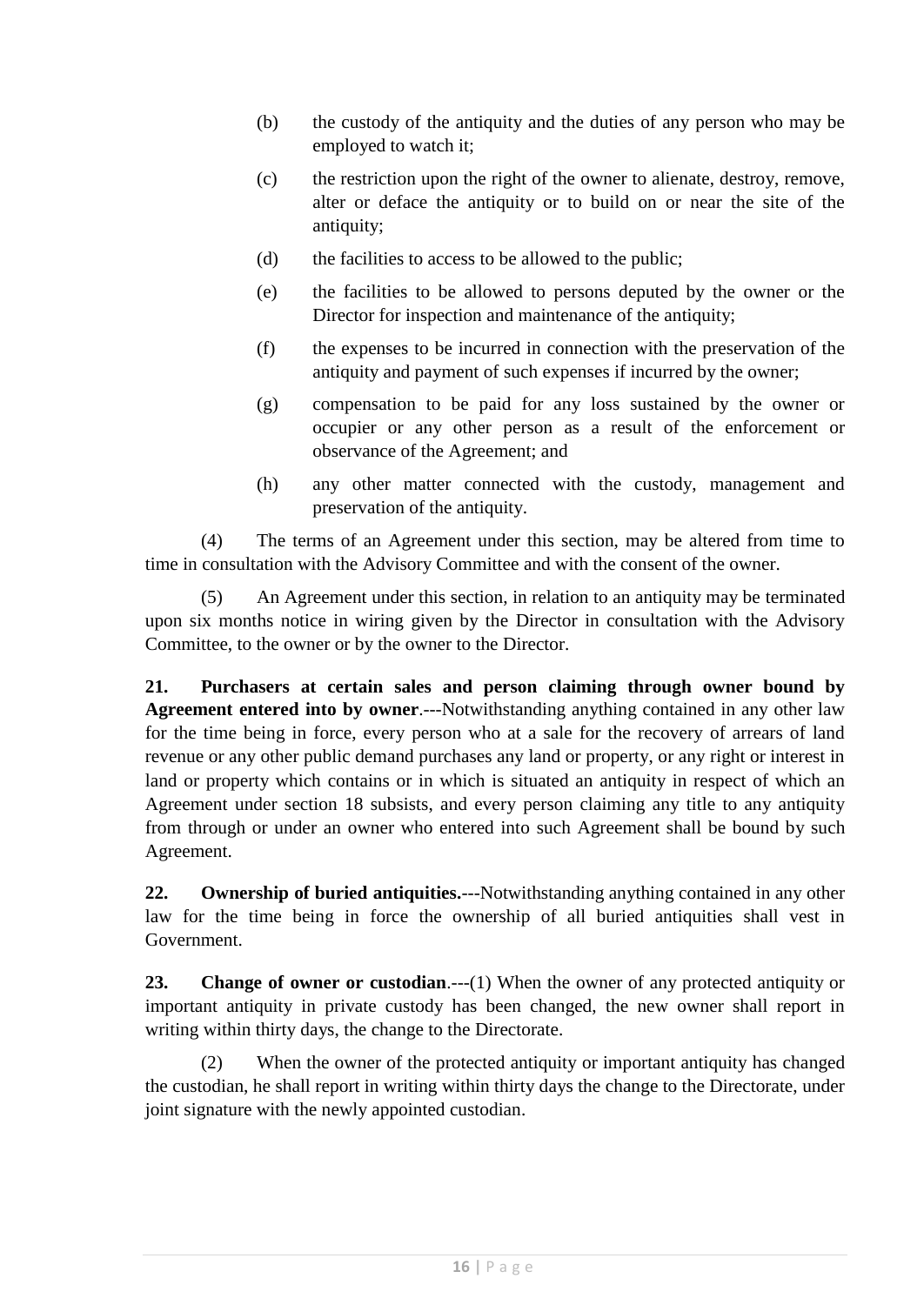(3) The owner or the custodian of any protected cultural antiquity or important antiquity shall, when he or she has changed his or her name, title or address, report in writing within thirty days, the change to the Directorate.

**24. Destruction, damage, etc**.---(1) When whole or part of any protected antiquity or important antiquity has been destroyed, damaged, found missing or stolen, the owner shall report it in writing to the Director within seven days of the knowledge of the fact.

(2) The Director shall, inquire into the reasons of destruction or damage, as the case may be, and if it is proved after inquiry that the antiquity has been wilfully damaged or destructed either by the owner or by any other person, the Director shall initiate action against such an owner or a person by lodging FIR in the concerned police station.

(3) Whoever wilfully damage or destroy, shall be punished with imprisonment for a term which may extend to five years and a fine upto rupees two million, or both.

**25. Direction to the owner to take measures for preservation of antiquity**.---(1) Where the Director considers that any antiquity is not being preserved or conserved properly by its owner, the Director may by order in writing direct the owner to take such measures for its proper preservation and conservation, and within such time as may be specified in the order.

(2) If the owner fails to take the measures specified in the order referred subsection (1), the Director may take all such measures in respect of the antiquity and the expenses incurred for the purpose shall be recoverable from the owner as an arrear of land revenue.

**26. Repair by the Directorate.**---(1) The Directorate either itself or may, in the following cases, undertake the repair of protected antiquity or important antiquity or take preventive measures against their destruction, damage or theft-

- (a) when the owner or the custodian does not comply with the order given in accordance with the provision of the preceding two sections; and
- (b) when, in cases where the property has been damaged or where it is in danger of destruction, damage or theft, it is deemed unadvisable to have the repair undertaken or the preventive measures against destruction, damage or theft taken by the owner or the custodian.

(2) For the purpose of this section, the Director shall appoint from among the staff members of the Directorate a person or persons who shall be responsible for the execution of the said repair or measures and for the custody of property concerned.

**27. Report on repairs, etc. by owner**.---(1) In case any protected antiquity or important antiquity is to be repaired by its owner, custodian or its custodial body, he or it shall report it to the Director in writing, at least thirty days prior to the date on which such repair is to be started.

(2) In case the Director deems it necessary for the protection of the protected antiquity or important antiquity, he may provide technical guidance and advice in regard to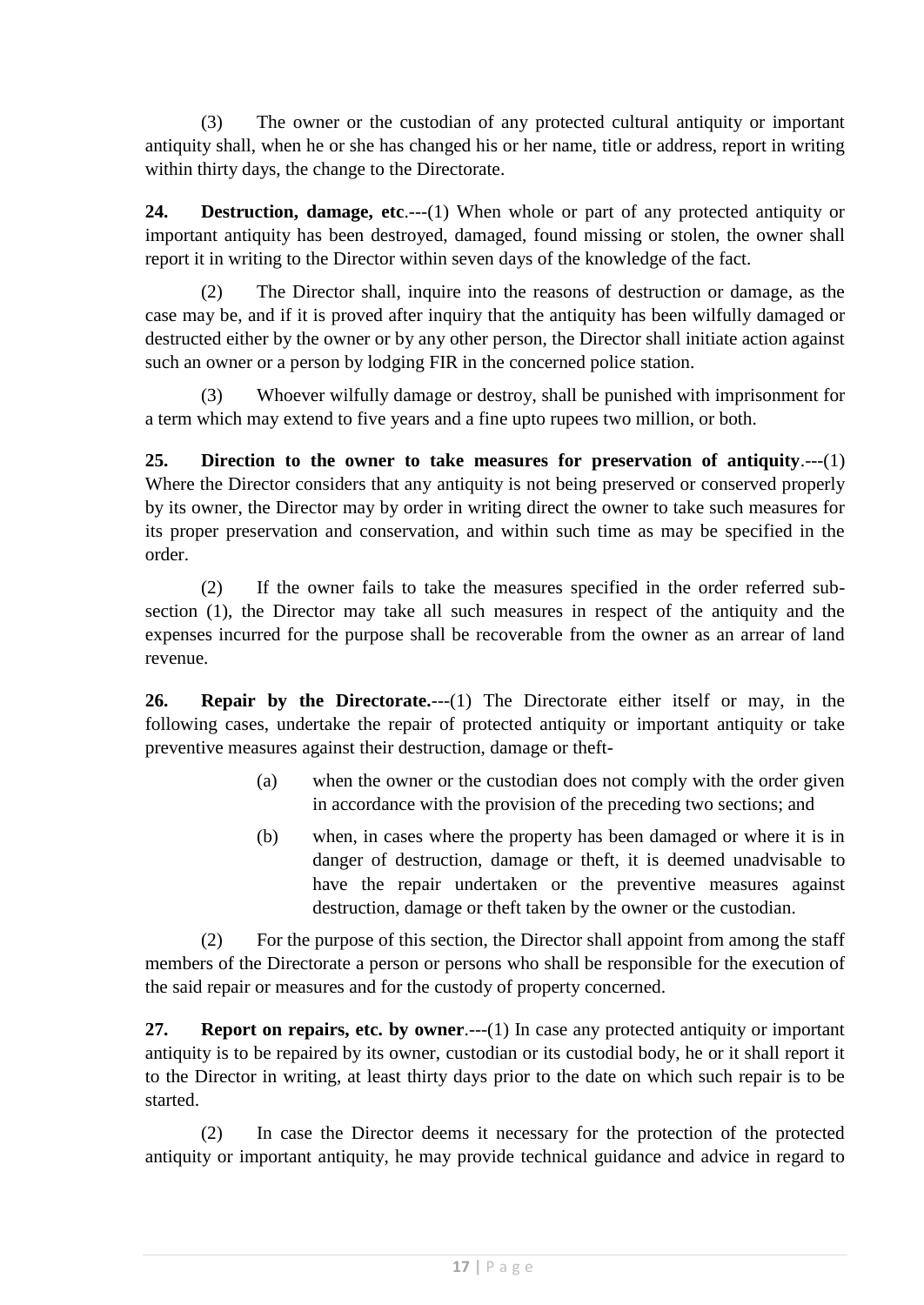the repair of the protected antiquity or important antiquity, as the case may be which has been reported under the preceding sub-section (1).

**28. Offer of sale to the state.**---(1) Any person who desires to dispose of any protected antiquity or important antiquity shall first offer the property for sale in writing to the Directorate, stating therein the estimated value of the protected antiquity or important antiquity at the current market rate alongwith circumstances necessitating the sale of the property to be listed in the written offer.

(2) When the Director has, within thirty days from the offer of sale filed under the provision of sub-section (1), given notice that the Government shall buy the said antiquity, the owner shall not sell the property or transfer it to other person.

(3) The Director shall immediately initiate action for acquisition of the aforesaid property through the concerned Administrative Department of the Government and in case no action has been taken by the Director for acquisition of the aforesaid property within ninety days, he shall inform the owner in writing that Government is no more interested in purchase of the property or seek more time for acquisition of the property which shall not be more than ninety days.

(4) If no action has been taken by the Director even on expiry of the extended period of ninety days, the owner shall be free to sell the property by simply intimating the Director in writing.

**29. Trust of custody or repair, or technical guidance**.---(1) The owner of the protected antiquity or important antiquity may, entrust the Directorate with the custody or repair thereof on the conditions, as may be prescribed.

(2) The Director may, in case he deems it necessary for the preservation of the protected aforesaid property, advise its owner, presenting him conditions, to entrust the Directorate with the custody or repair of such antiquity.

(3) The owner, custodian, or custodial body of the aforesaid property may, request the Director for technical guidance respecting the custody or repair of the property concerned.

**30. Access to the public.**---(1) Access to the public of the protected antiquity or important antiquity shall be undertaken by its owner, the custodian or the custodial body; provided that the timings of such opening be decided by the owner, the custodian or the custodial body through mutual agreement by the Director with the owner.

(2) Notwithstanding the provision of the sub-section (1), a person or persons other than the owner, the custodian and the custodial body may, throw open to public viewing, organized under the provisions of this Act, the protected antiquity or important antiquity which the owner, the custodian or the custodial body concerned agree to display.

(3) The custodial body may collect admission fees from the visitors in opening to the public the concerned property in its custody.

**31. Investigation for the purpose of preservation.**——(1) The Director may, when he deems it necessary, ask the owner, custodian or custodial body of protected antiquity to report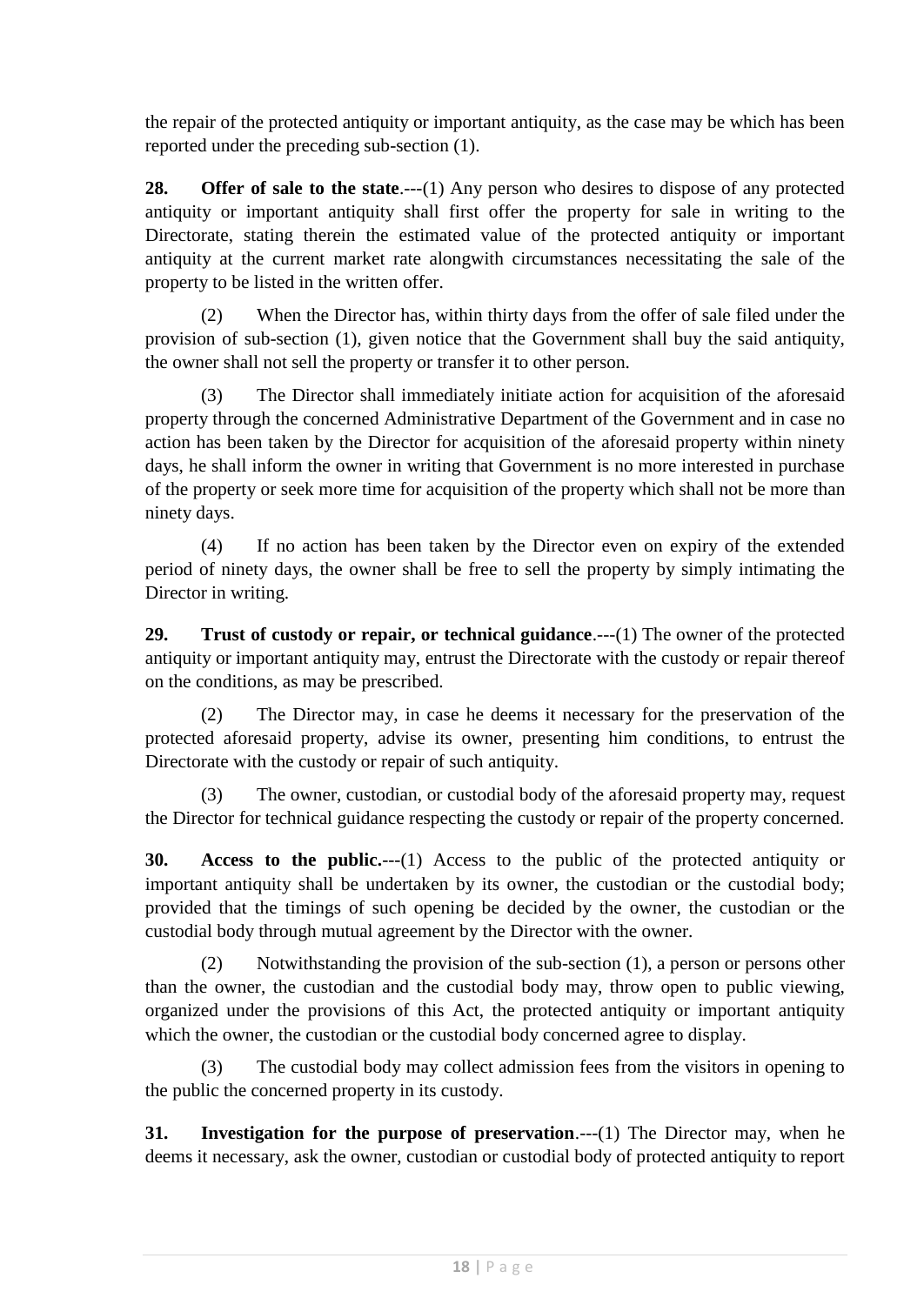on the existing state of such antiquity, or on the conditions of its custody, of its repairs or of the preservation of the integrity of its surroundings.

(2) In any of the following cases, when the Director is unable to confirm the conditions of a particular protected antiquity or important antiquity in spite of all the information given in the report filed under the preceding sub-section (1), and when there appears to be no alternative way for the confirmation thereof, he may appoint a person or persons to conduct an investigation, and cause them to enter the place where the said property exists and conduct an on-the-spot investigation in regard to the existing state of the property or the conditions of its custody, of its repairs or of the preservation of the integrity of its surroundings-

- (a) where application has been filed for the permission for alteration of the existing state of the protected antiquity or important antiquity or for the act affecting its preservation;
- (b) where the important antiquity has been damaged or where there has been a change in its existing state;
- (c) where there is a fear of destruction or damage of the protected antiquity; and
- (d) where there is necessity of revaluing the qualifications of aforesaid property because of special circumstances.

**32. Compulsory acquisition of protected immovable antiquity.---**(1) If Government after consulting the Advisory Committee apprehends that a privately owned protected immovable antiquity is in danger of being destroyed, injured or allowed to fall into decay it may direct the Revenue Department to acquire such antiquity or any part thereof; and the Revenue Department shall thereupon acquire such antiquity or part under the Land Acquisition Act, 1894 (I of 1894), as for a public purpose.

(2) The power of compulsory acquisition under sub-section (1), shall not be exercised in the case of-

- (a) any antiquity which or any part of which is periodically used for religious observance; or
- (b) any antiquity, which is the subject of any subsisting agreement.

**33. Compulsory acquisition of movable antiquities.---**(1) If Government after consulting the Advisory Committee is of the opinion that any movable antiquity shall by reason of its cultural, historical or archaeological importance, be acquired for the purpose of preservation, Government may by order in writing addressed to the owner acquire such antiquity:

Provided that the power to acquire under this section shall not extend to-

(a) any image or symbol in actual use for the purpose of any religious observance; or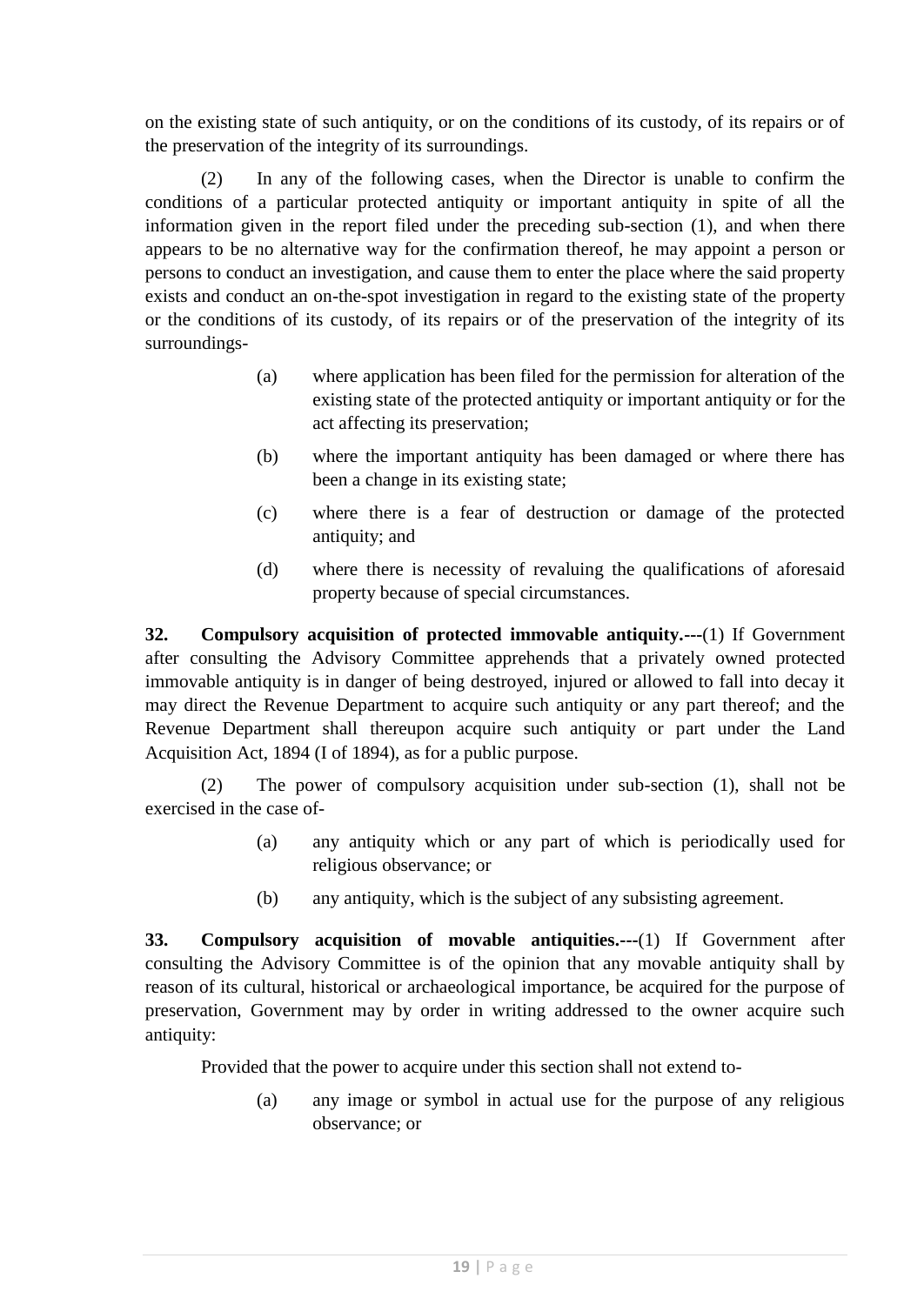(b) anything which the owner desired to retain on any reasonable ground personal to himself or to any of his ancestors or to any member of his family.

(2) When an order under sub-section (1), has been served upon the owner, the antiquity to which the order relates shall immediately vest in Government free from all encumbrances and the owner shall be entitled to compensation.

(3) The amount of compensation shall be determined by the Advisory Committee after negotiations with the owner of the immovable antiquity. The compensation shall be determined in the manner and in accordance with the principles, hereinafter set out that is to say-

- (a) where the amount of compensation can be fixed by agreement, it shall be made in accordance with such agreement.
- (b) where no such agreement can be reached, Government shall appoint as arbitrator a person who has been, or is qualified for appointment as a Judge of a High Court;
- (c) at the commencement of the proceedings before the arbitrator, the person to be compensated shall state what in their respective opinions is a fair amount of compensation;
- (d) the arbitrator in making his award shall have regard to the price which the antiquity is likely to fetch on a sale in open market between a buyer and a seller independent of each other;
- (e) An appeal shall lie the High Court against any award of an arbitrator; and
- (f) save as provided in this sub-section and in any rules made in this behalf nothing in any law for the time being in force shall apply to arbitrations under this sub-section.

**34. Protection of place of worship from misuse, etc**.---(1) A place of worship or shrine, being an antiquity maintained by Government shall not be used for any purpose inconsistent with its character.

(2) A place of worship or shrine under Government and declared an important cultural antiquity under the Antiquities Act, 1975 or the Khyber Pakhtunkhwa Antiquities Act, 1997 or this Act shall for all practical purposes be under the Directorate including management, conservation, maintenance and promotion.

(3) A place of worship or shrine in respect of which the Directorate has accepted guardianship in pursuance of an Agreement under section 20 shall, unless the agreement otherwise provides be maintained by the person in whom it is vested or, if there is no such person by Government.

(4) Whosoever contravenes the provisions of this Act, shall be punishable with imprisonment for a term, which may extend to one year, or with fine as may be deemed fit by the Court, or with both.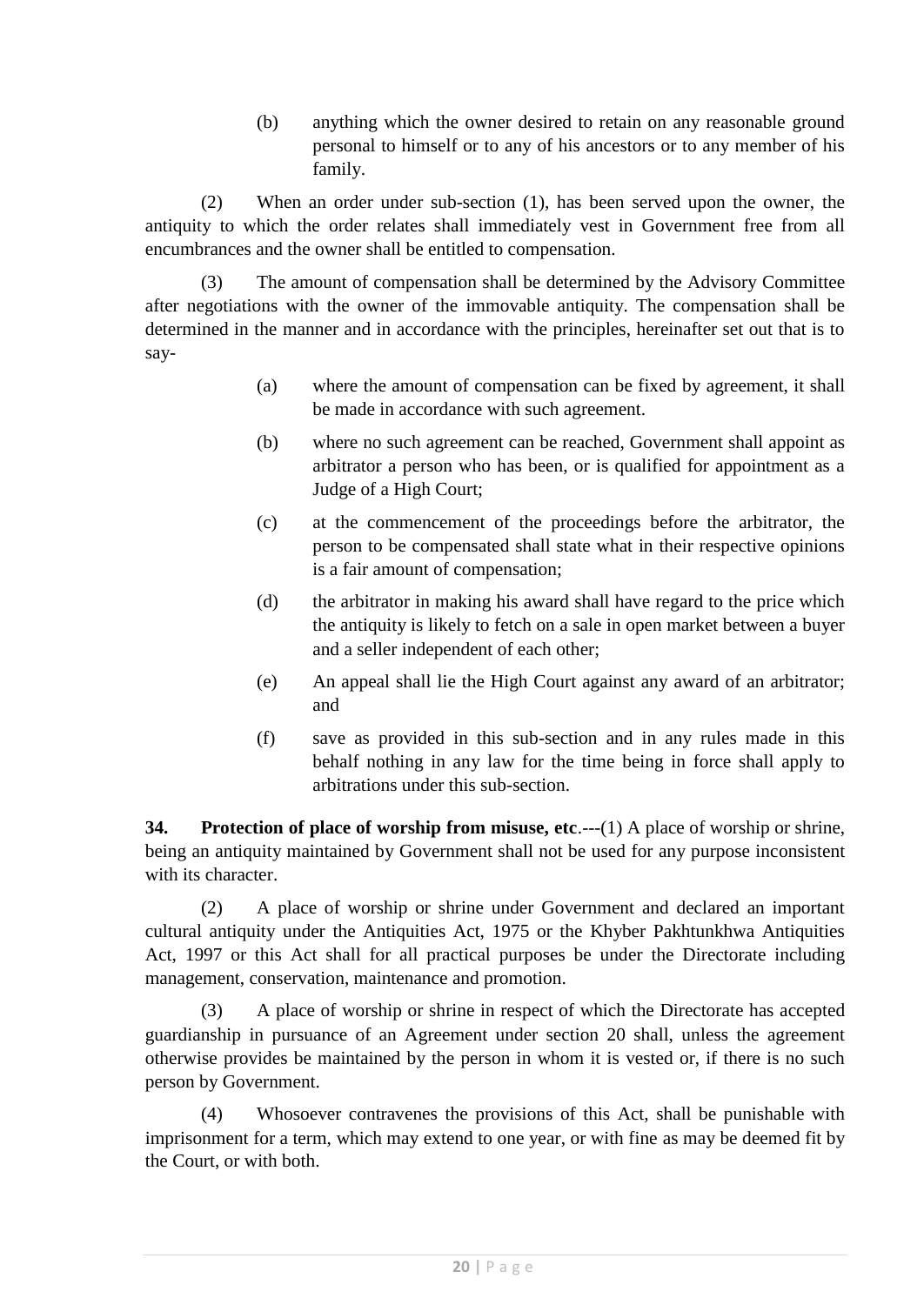**35. Instruction respecting method of custody of protected antiquity or important antiquities.**---(1) The Directorate may give necessary instructions to the owner of an protected antiquity or with respect to the custody thereof.

(2) The owner of a protected antiquity or important antiquity shall undertake the custody thereof, in accordance with this Act and instructions issued by the Directorate from time to time.

(3) The owner of such antiquity may appoint an appropriate person as custodian to be responsible on his behalf for the custody of the same antiquity or may appoint a custodial body for the purpose.

(4) When the owner of an antiquity has appointed a custodian or a custodial body in accordance with the provision of the preceding sub-section (3), such owner shall report in writing within thirty days to the Directorate; provided that this provision shall also apply to the cases where the custodian has been released of the responsibility.

**36. Changes of owner or custodian**.---(1) When the owner of a protected antiquity or important antiquity has been changed, the new owner shall report in writing within thirty days the changes to the Director, attaching to the report the certificate of designation issued to the former owner.

(2) The owner of such antiquity shall, when he has changed the custodian, report in writing within twenty days, the change to the Director, under joint signature with the newly appointed custodian.

(3) The owner or the custodian shall, when he has changed his name, title or address, report in writing within twenty days, the change to the Director. When the change has occurred in the name, title or address of the owner, he shall attach the certificate of designation to the report.

(4) The Director shall issue a fresh certificate of designation to the new owner after cancelling the earlier certificate of designation.

**37. Change of location**.---When the location of any protected antiquity or important antiquity or any detachable part thereof is to be changed with special reference to the movable cultural property, the owner or the custodian or the custodial body shall report it in writing to the Director at least thirty days prior to the date on which the location is to be changed, attaching to the report the certificate of designation.

**38. Repair and treatment**.---(1) The repair or treatment of any protected antiquity or important antiquity, if needed, shall be conducted by its owner or the custodian or custodial body as the case may be. He shall, however undertake the repair or treatment in consultation with the Director.

(2) In cases where the owner or the custodian or custodial body is unable to bear the large expenses required for the treatment or repair of such antiquity, or where there exist any other special circumstances, Government may grant a subsidy to the said owner so as to cover part of such expenses in consultation with the Advisory Committee.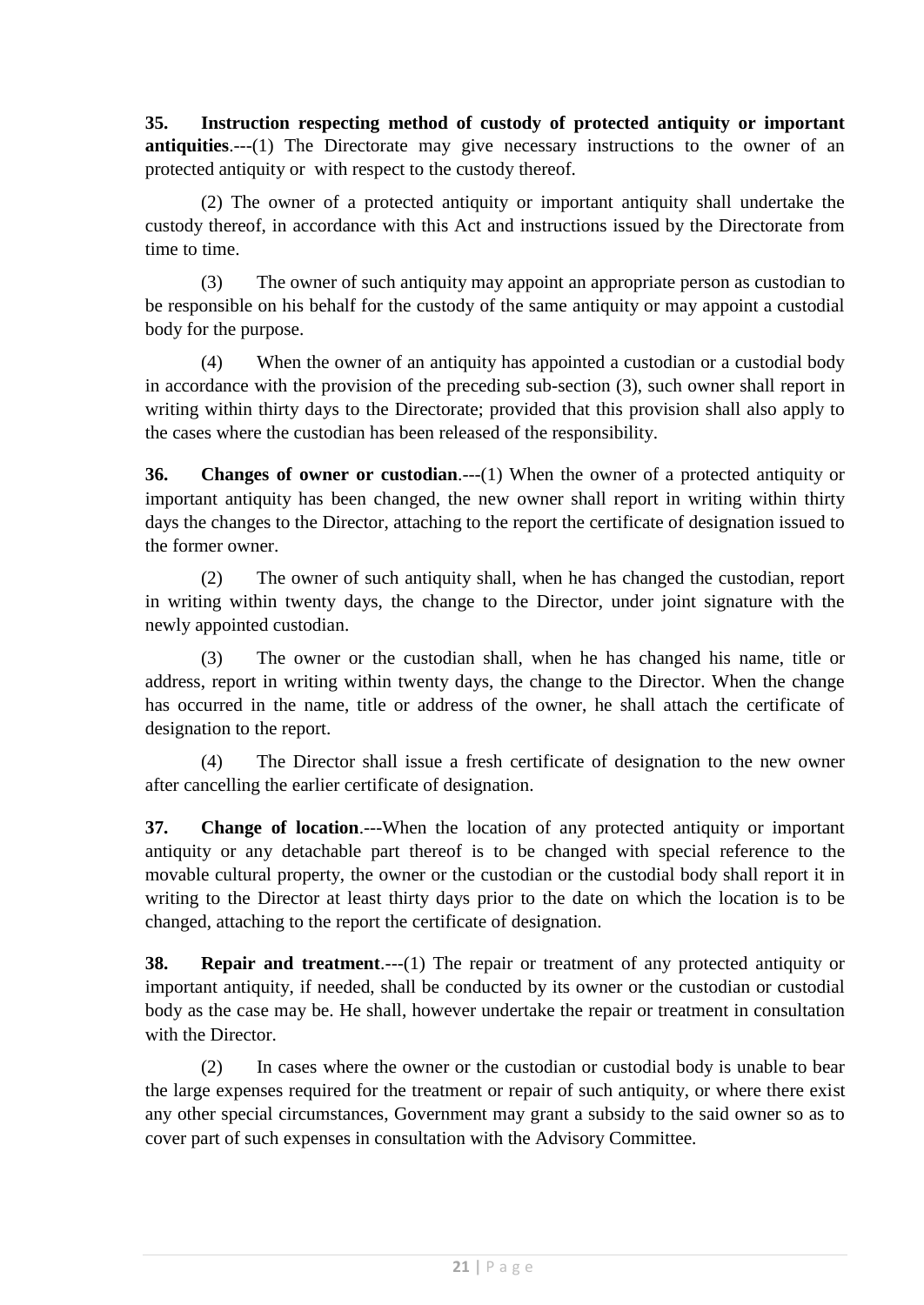(3) The Director may, if he deems it necessary, direct and supervise the treatment or repair of such property for which a subsidy is granted under sub-section (2).

**39. Order or advice on custody of an important cultural property in danger**.---(1) When the Government in consultation with the Advisory Committee concludes that any protected antiquity or important antiquity is in danger of destruction, damage or theft because of the incompetence of the person, who is in charge of its custody, or of the inappropriate method of custody, he may order or advise the owner of such property with respect to the measures necessary for its custody, such as the appointment or change of the person in charge of its custody, the improvement of the method of custody, the provision of fire prevention and other facilities for its preservation.

(2) The expenses required for such measures as may be taken in conformity with the order or advice given under sub-section (1), may be borne, in whole or in part, by Government.

**40. Access to the public by the Director**.---(1) The Directorate may direct the owner, the custodian or the custodial body of any movable antiquity to display the property for a specific term or period for public viewing to be held by the Directorate at specified museums or other institutions.

(2) The Director shall, when antiquities are displayed in accordance with subsection (1), appoint from among the staff members of the Directorate a person or persons, who are to be responsible for the custody of such properties.

(3) Expenses required for the display shall be defrayed from the budgetary allocation of the Directorate.

(4) Government may, in accordance with the standards prescribed in consultation with the Advisory Committee, give compensation to the owner, the custodian or the custodial body of the property which has been displayed.

**41. Succession to rights and obligations on change of owner, etc**.---In case the owner of a protected antiquity or an important antiquity has changed, the new owner shall with reference to the said antiquity succeed to the rights and obligations of the former owner as prescribed in the relevant rules, advices, instructions and other dispositions of Government and Director issued or made under this Act.

**42. Registration of antiquity**.---(1) The antiquities other than those declared as protected antiquities and important antiquities, Government may, in view of their importance and value, register them for investigation, preservation and utilization measures in the Register of antiquities to be maintained by the Directorate.

(2) When undertaking registrations under sub-section (1), Government shall obtain the opinions of the Advisory Committee and the pertinent local bodies in advance.

(3) Other necessary matters related to the Register of antiquities shall be determined by the Director in consultation with the Advisory Committee.

(4) The Advisory Committee shall review the list of registered antiquities in the first week of January every year and where necessary recommend to declare any of such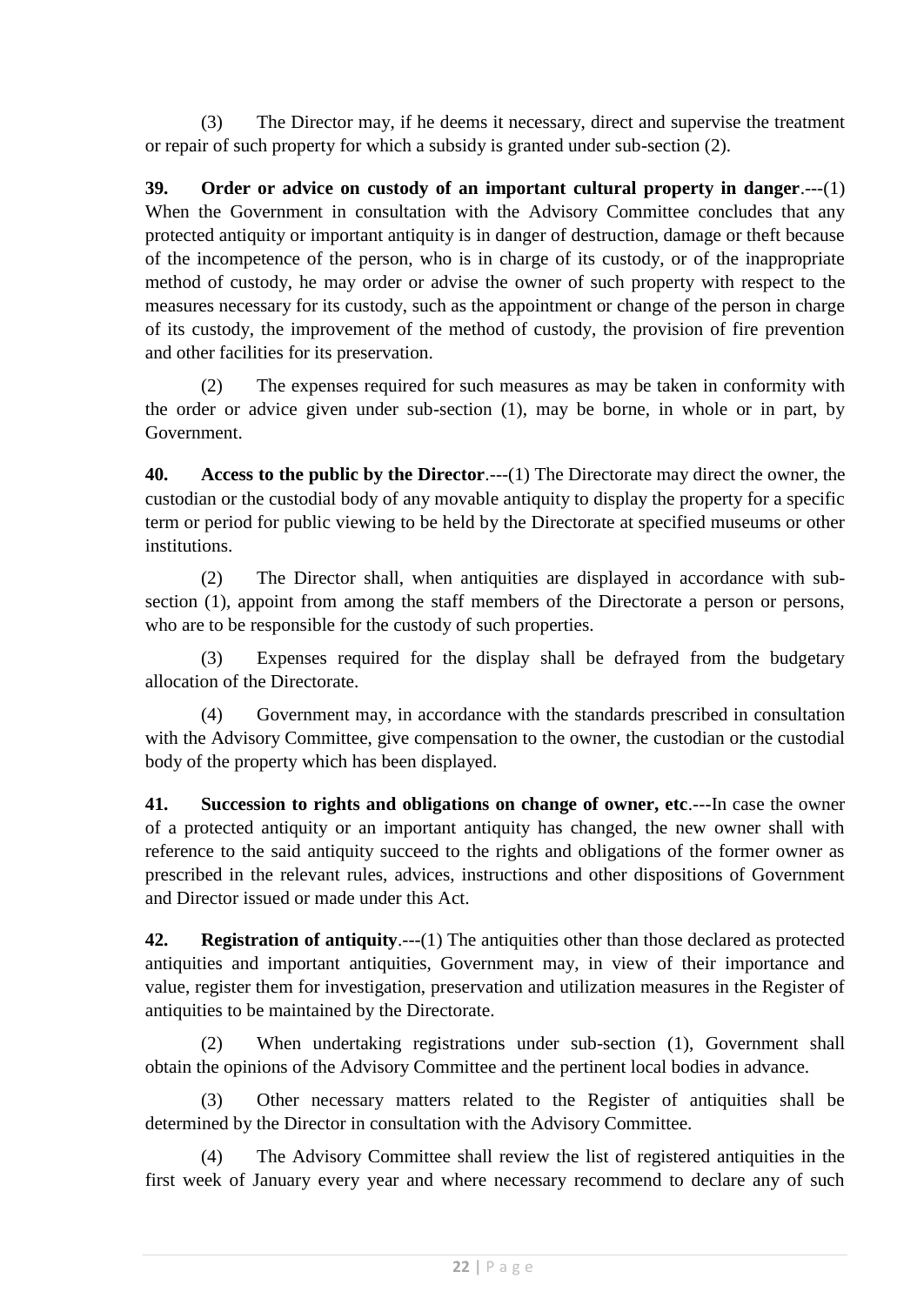registered property as an Important antiquity or a Protected Antiquity and the Director will initiate action accordingly.

**43. Announcement, notice and issuance of certificate of designation**.---(1) Registration under the provision of sub-section (1) of section 42, shall be made by an announcement in the official Gazette and also by the issuance of a notice thereof to the owner of the registered antiquity concerned.

(2) Registration under the provision of sub-section (1) of section 42 shall come into effect from the day of its announcement in the Official Gazette but for the purpose of the owner of a registered antiquity, it shall come into force when the notice reached the said owner.

(3) When the registration under the provision of sub-section (1) of section 42 has been made, the Director shall issue a certificate of registration to the owner of the registered antiquity concerned.

**44. Destruction or damage and treatment or repair of registered antiquity**.---(1) When the whole or part of a antiquity has been destroyed or damaged, the owner, the custodian or the custodial body shall, report it in writing to the Director within seven days of the knowledge of the fact.

(2) The treatment or repair of such antiquity shall be done by its owner, custodian or custodial body in consultation with the Director. However, where necessary, Government shall bear the whole or part of the expenditures to be incurred on such treatment or repair.

(3) The Director shall inquire into the reasons and causes of damage and if it was established in the inquiry that the owner or any other person has wilfully damaged the registered antiquity, the Director shall lodge FIR against such owner or person.

(4) Whoever wilfully destroys or damages the registered antiquity, shall be punished with imprisonment of a term not exceeding two years or fine not exceeding rupees five hundred thousand, or both.

**45. Notifications, etc. on alterations to the existing state of a registered antiquity**.--- (1) In case any person intends to alter the existing state of a registered antiquity, he shall, no later than thirty days prior to the intended date of effecting said alteration, report about the intended changes to the Director. However, this shall not apply to cases where such act as altering the existing state is merely a maintenance measure or an emergency measure to be taken in the event of an unforeseen disaster, or to cases where the existing state must be altered in order to comply with orders under the provisions of other legal statutes.

(2) The scope of maintenance measures shall be determined by Director.

(3) When deemed to be necessary for the protection of a registered antiquity, the Director may give necessary instructions, advice, or demonstration concerning alterations to the existing state of the said property pertaining to the report of sub-section (1).

(4) Any alteration or addition without formal approval of the Director shall be considered violation of this section and shall be punishable under this Act for a prison term not exceeding two years or fine not exceeding rupees five hundred thousand, or both.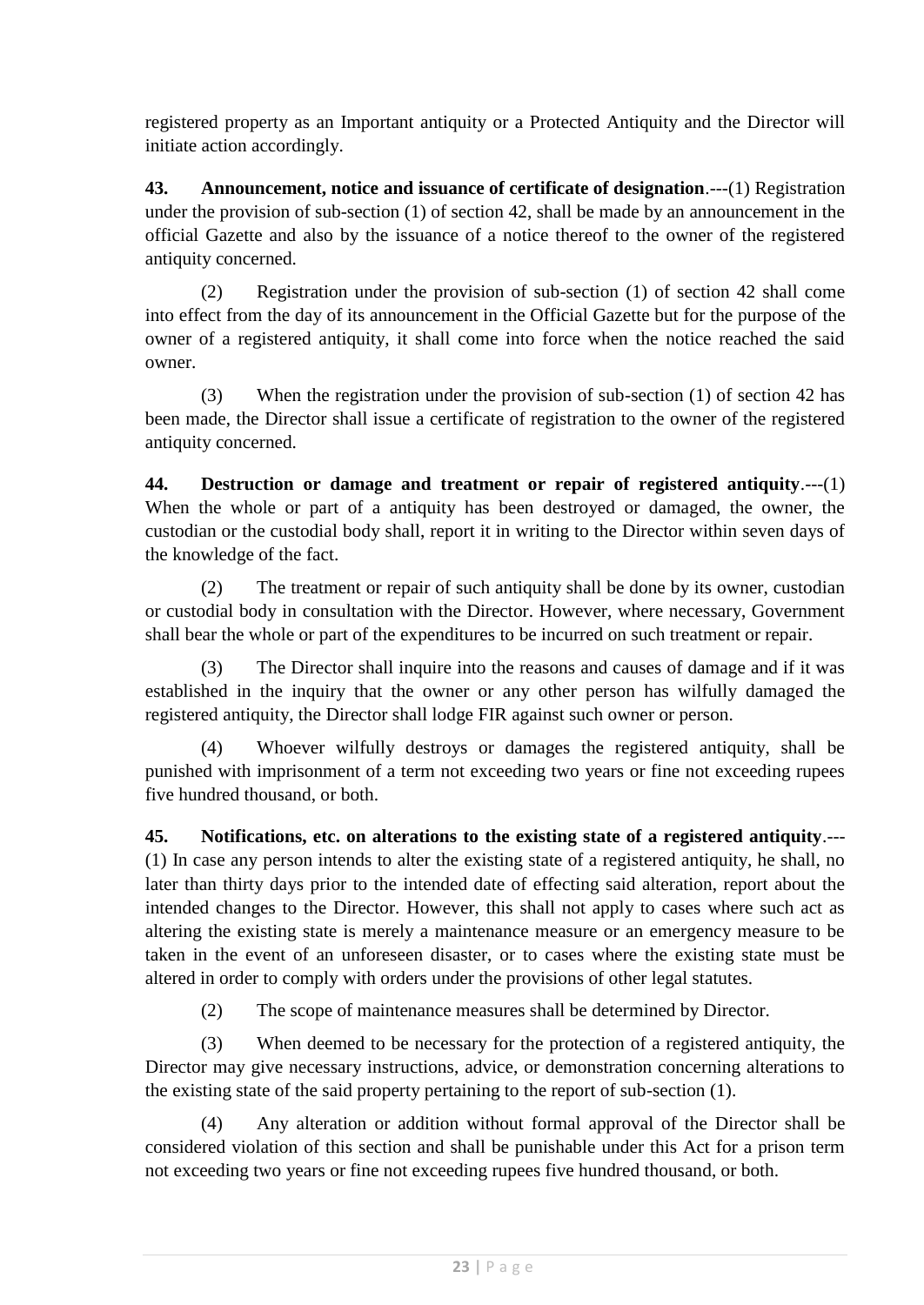**46. Technical guidance concerning custody or repair of registered antiquity**.---The owner, custodian or custodial body of a registered antiquity may ask the Director for technical guidance respecting the maintenance or repair of the property concerned and the Director shall provide the required assistance.

**47. Public access of registered antiquity**.---(1) Opening and access to the public of the registered antiquity shall be undertaken by its owner, custodian or the custodial body, as the case may be.

(2) Notwithstanding the provision of the preceding sub-section (1), a party other than the owner, custodian and the custodial body may open to the public such antiquity with the agreement of the owner or the custodial body, if there is one.

(3) When deemed necessary in the utilization of a registered antiquity the Director may give necessary guidance or advice to the owner, custodian or custodial body of the said antiquity concerning its public opening or concerning its custody with respect to its public opening.

**48. Reporting on the existing state of a registered antiquity**.---When the Director deems it necessary, he may ask the owner, custodian or custodial body of a registered antiquity to report on the existing state of such antiquity, or on the state of its custody or state of preservation.

**49. Transfer of certificate of registration accompanying changes of ownership**.---(1) In case the owner of a registered antiquity has changed, the former owner shall deliver to the new owner the certificate of registration concerned simultaneously with the delivery of the said property.

(2) The new owner shall inform the Directorate about the change of ownership within fifteen days in writing attaching the certificate of registration that was issued to the original owner.

(3) The Director shall make necessary changes in relevant register where necessary and issue a new certificate to the new owner.

**50. Annulment.**---(1) In case a cultural property declared as a protected antiquity or important antiquity has lost its value as such or in case there is any other special reason, Government may annul the protection of such protected antiquity in consultation with the Advisory Committee.

(2) Before taking any decision as to the annulment of protection of such property, the Advisory Committee shall constitute a committee of experts in the prescribe manner, of the relevant fields to be tasked with thorough inspection of the property.

(3) The expert committee shall submit its report alongwith recommendations as it may deem fit to the Advisory Committee within fifteen days. The Advisory Committee shall discuss the report of the expert committee in presence of members of the committee of experts and formulate its own recommendations for decision by Government.

(4) The annulment of protection under this section, shall be made by an announcement in the official Gazette and also by the issuance of a notice thereof to the owner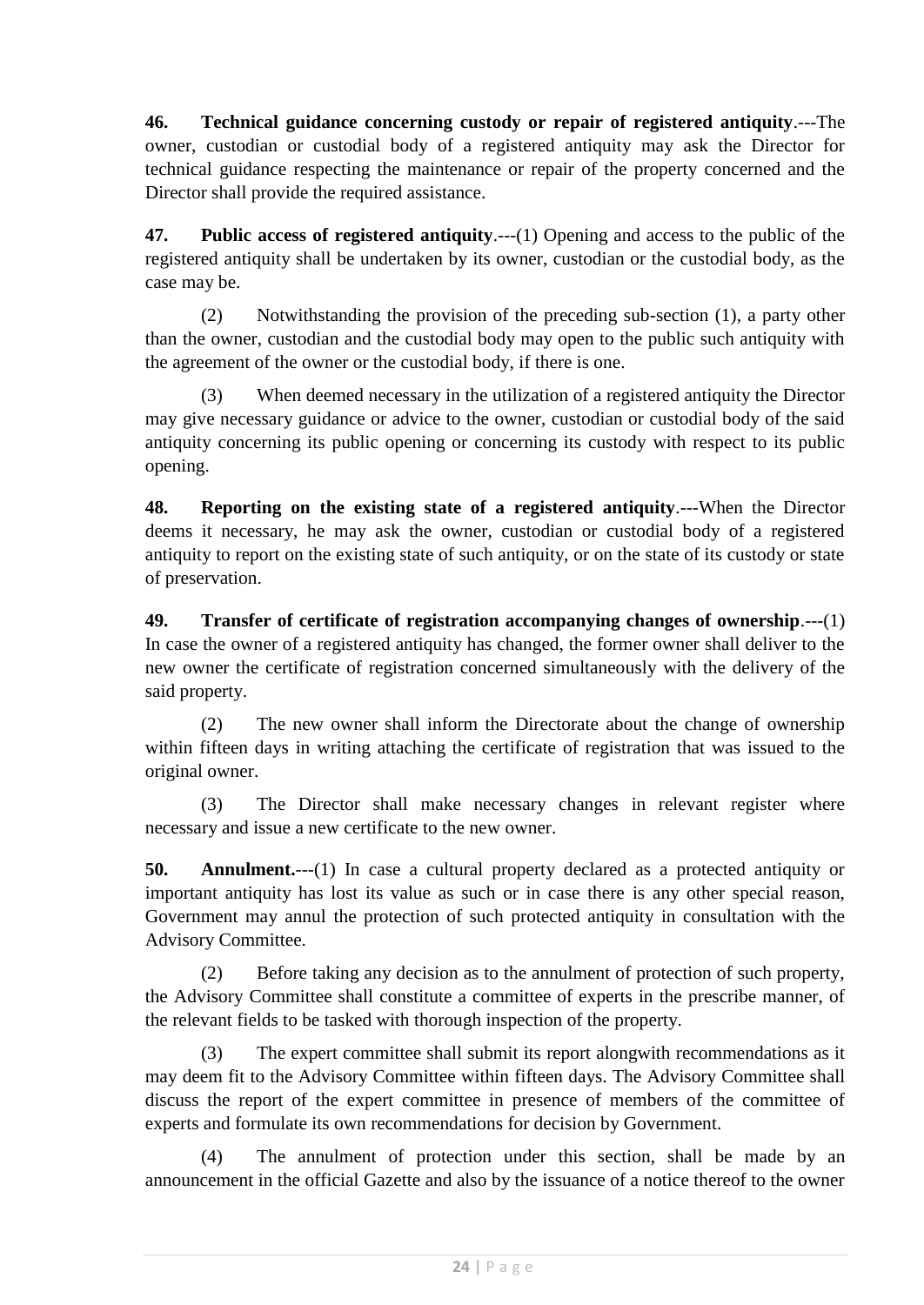of the protected antiquity or important antiquity concerned. The owner of such protected antiquity or important antiquity shall within thirty days return to the Director the certificate of such designation issued to the owner.

**51. Annulment of registrations of registered antiquity**.---(1) In case a registered antiquity has been designated as an important antiquity or protected antiquity under this Act, the Director shall annul that registration.

(2) In case a registered antiquity has lost its need of preservation and utilization or in case there is any other special reason, Government may annul that registration.

(3) In case of an annulment of registration under the provision of sub-sections (1) and (2), prompt announcement to that effect shall be made in the official Gazette and also notification shall be issued to the owner of the registered antiquity concerned.

(4) When the owner has received the notice under sub-section (3), he shall return to the Director the certificate of registration within thirty days.

**52. Retrieval of antiquities from abroad.**---(1) Government shall initiate urgent action for retrieval of antiquities smuggled out of the Province abroad, sold to any person, organization, museum, university or trust.

(2) Directorate shall register FIRs against known or unknown culprits involved or instrumental in the theft, smuggling, trafficking and sale of any antiquity or cultural objects.

(3) For retrieval of smuggled or sold antiquities diplomatic channels as well as assistance of foreign organizations shall be sought by seeking guidance from national and international laws concerning this issue.

(4) Government shall enter into mutual agreements with different governments through the Ministry of Foreign Affairs for return of the smuggled antiquities.

(5) Director shall prepare list of all such antiquities smuggled out of the Province and now on display in different museums abroad or in possession of private collectors or Auctioneers and collect information about their place of origin and other information necessary to prove that the antiquity actually belonged to the Province.

**53. Removal of encroachments from antiquities**.---(1) Government shall remove all encroachments built, erected, installed over or within the demarcated area of any protected antiquity, important antiquity or registered antiquity to save them from potential damages.

(2) Government shall, acquire the land necessary for protection and survival of the aforesaid property under the Land Acquisition Act, 1894.

(3) Government may, pay compensation to the owners of houses etc. encroached upon such antiquities through a mechanism to be devised for the purpose in consultation with the Advisory Committee.

(4) Government shall, in the prescribed manner provide for removal of encroachments from such antiquities in consultation with the Advisory Committee and publish the same in the official Gazette.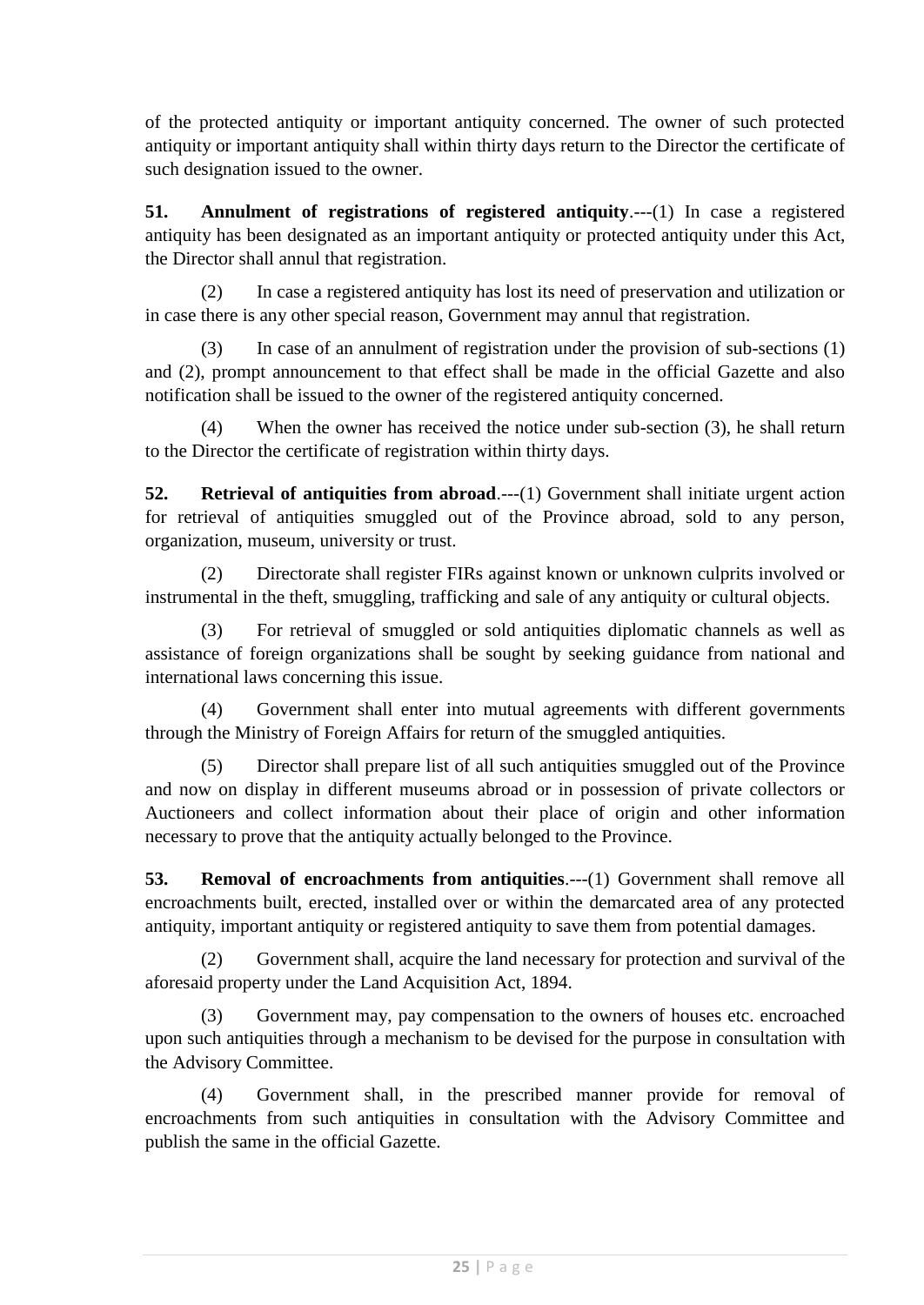**54. Right of access to protected immovable antiquities**.---Subject to the provision of this Act and the rules, the public shall have a right of access to any immovable protected antiquity maintained under this Act.

## **CHAPTER-IV**

# **DEVLOPMENT SCHEMES, NEW CONSTUCTION AND USE OF MOVABLE ANTIQUITIES**

**55. Execution of development schemes and new constructions in proximity to immovable antiquity.**---Notwithstanding anything contained in any other law for the time being in force, no development plan or scheme or new construction on, or within a distance of two hundred feet of a protected immovable antiquity shall be undertaken or executed accept with the approval of the Directorate.

**56. Execution of mega project.**---(1) No mega development project for residential purpose, commercial activities, industrial development, construction of dams, development of irrigation systems, drainage system and other activity in both public sector and private sector shall not be undertaken before obtaining clearance from the Director.

(2) Before starting the project, the concerned authorities shall seek approval from Government.

(3) Government in consultation with the Advisory Committee shall decide to issue NOC, refuse NOC for reasons to be conveyed in writing, or propose further steps to the concerned authorities to be taken before NOC is issued.

(4) All expenditures on account of investigation, survey, research, etc. at the proposed site will be borne by the concerned government agency or the private party executing the project.

(5) Activities under this section shall be regulated in such a manner as may be prescribed.

(6) Whosoever contravenes the provisions of this section shall be punishable with rigorous imprisonment upto five years or fine upto rupees twenty-five lacs, or both.

(7) The Court trying the offence shall, if deem appropriate, stop the work at such site and direct the concerned project authorities to take such steps as may be considered appropriate for the protection, conservation, etc of antiquities within the project area.

**57. Report and instruction on excavation for construction works**.---(1) In case any site well-known to contain buried cultural property is to be dug up in the course of construction work or for purposes other than the investigation of the buried cultural property, the owner or for that matter any other person or organization intending to excavate such site, shall report it to the Director in wiring at least sixty days prior to the day on which the said excavation is to be commenced.

(2) The Director may, when he deems it positively necessary for the protection of buried antiquities, give necessary instructions with regard to the excavation to be undertaken under supervision of an officer or a team of officers of the Directorate, or may prohibit the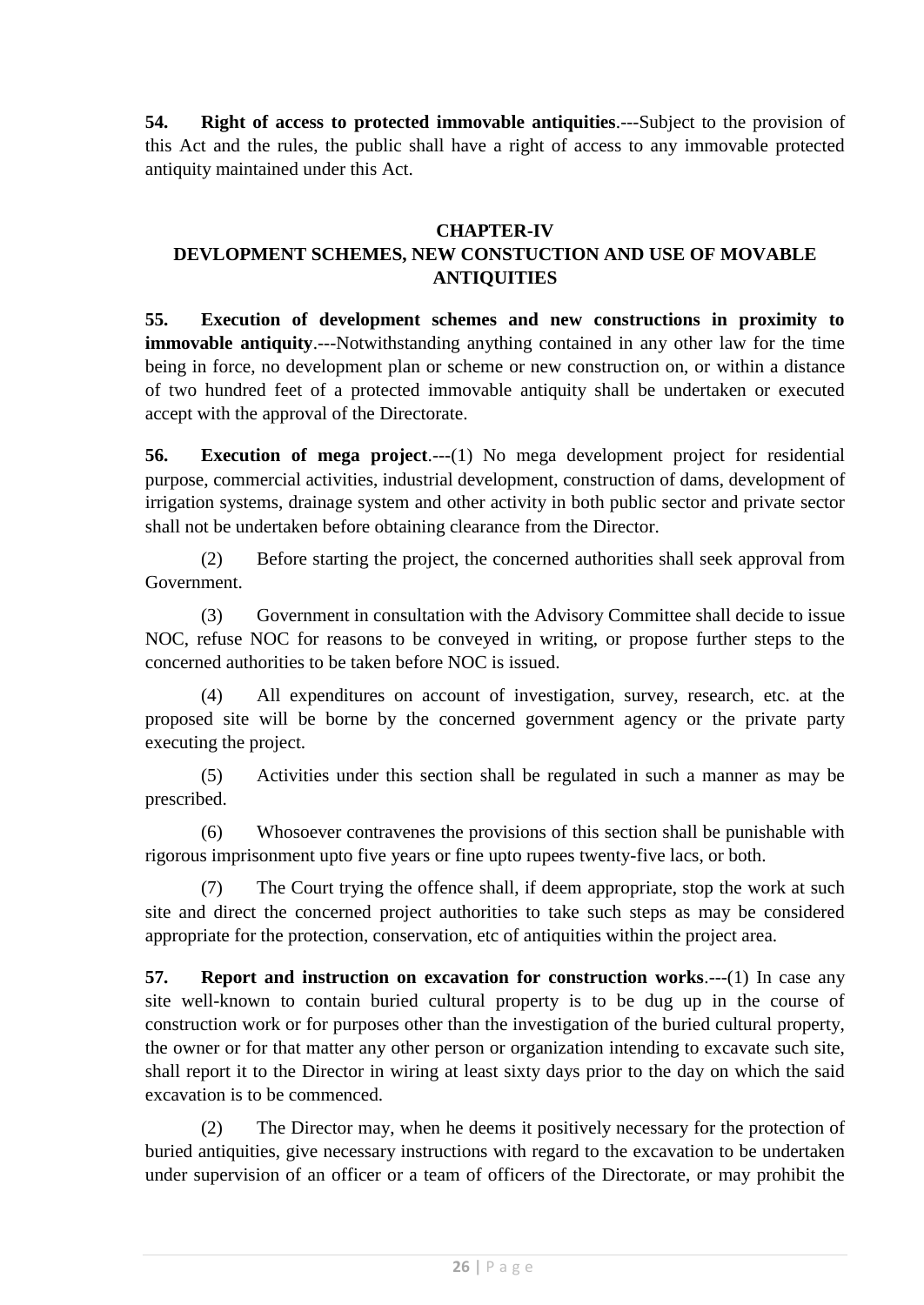excavation or order its suspension or discontinuation for reasons to be conveyed in writing to the owner.

**58. Special provisions regarding excavation conducted by state organs etc.**---(1) In cases where a Government organization, including the local government departments intend to excavate the well-known archaeological or historical site for the purpose of construction work or for purposes other than the investigation of the buried antiquity, such organizations shall approach the Director for deputing a team of archaeologists for supervision of the excavations.

(2) The Director shall, accordingly constitute a team of archaeologists for the purpose and the entire expenditures on account of investigation at such sites by the team of archaeologists shall be borne by the sponsoring organization of the work.

(3) The Director may, when he received a report from the team of archaeologists constituted for the purpose and found it positively necessary to do so for the protection of the buried antiquity, give notice to such organization, etc. to stop work on the site till completion of the thorough investigations.

(4) The Director may, either allow construction at the site after considering the final report on investigations at the site submitted by the team of archaeologists so constituted or refuse to allow construction at the site due to its archaeological importance and the concerned agency shall be informed accordingly.

**59. Restriction on use of protected immovable antiquity.---**(1) A protected immovable antiquity shall not be used for any purpose inconsistent with its character or for a purpose other than that directly related to its administration and preservation.

(2) Whosoever contravenes the provision of sub-section (1), shall be liable to imprisonment for a term not exceeding six months or to fine not exceeding rupees two hundred thousand.

(3) Government in consultation with the Advisory Committee may, allow any activity within such area of the protected antiquity or important antiquity which may not be detrimental to the aforesaid property, on terms and conditions to be specified separately, on payment as may be decided by the Advisory Committee. The revenue so earned shall be deposited in the account created under this Act.

#### **CHAPTER-V EXCAVATION OR EXPLORATION AND RELATED MATTERS**

**60. Report, instruction and order on excavation for investigation**.---(1) No person, shall make on any land any excavation or exploration for archaeological purpose, or unearth or make any digging in any land or site for taking out antiquities, except under and in accordance with a license granted by the Director.

(2) A license under sub-section (1), in respect of any land shall not be granted to any person other than the owner of the land except in accordance with the term of an agreement with the owner, and any such agreement may provide for-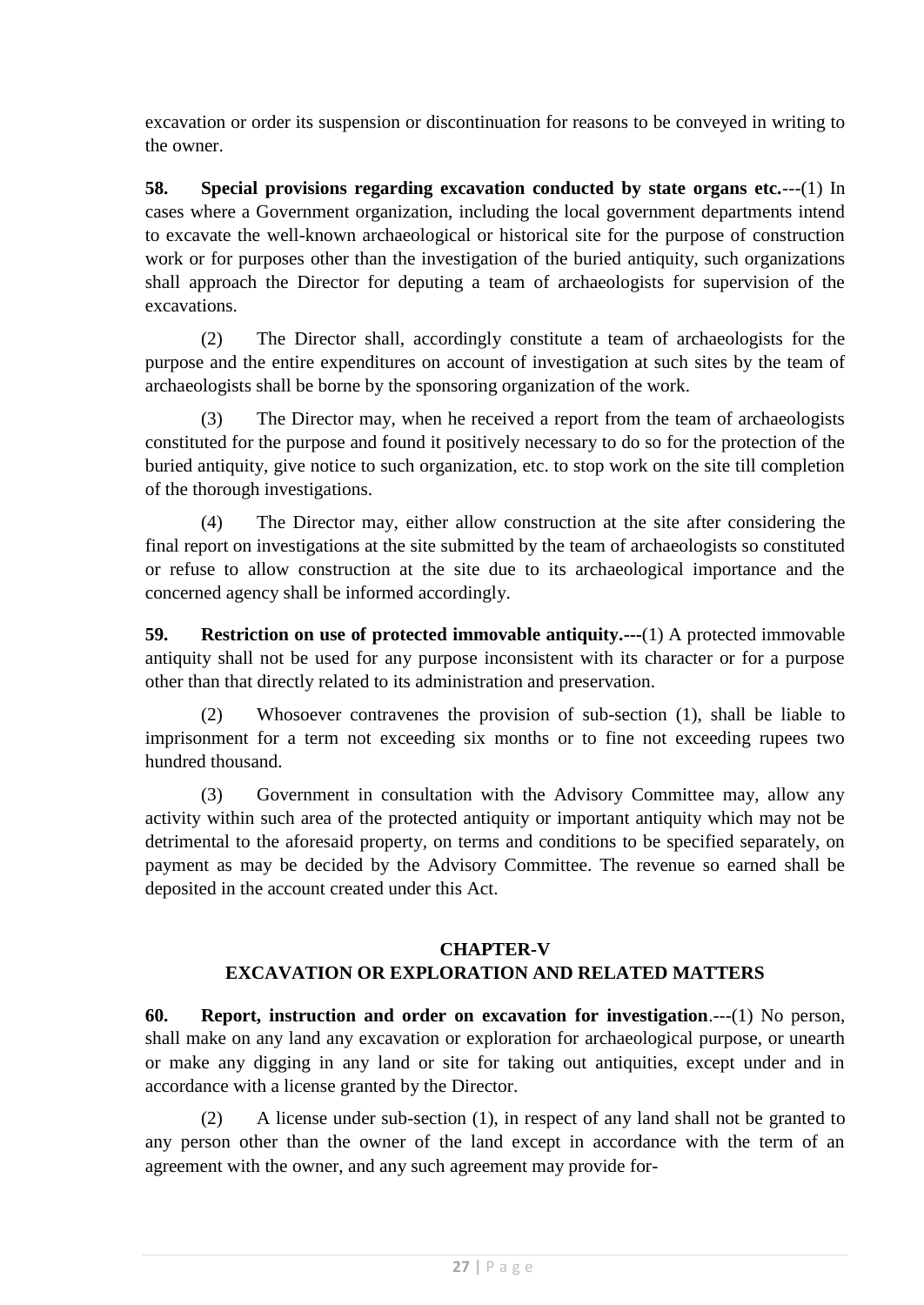- (a) the restriction of the owner's right in respect of the use and occupation of such land;
- (b) the compensation or any other consideration to be paid to the owner; and
- (c) any other matter connected with the use of the land for the purpose of such excavation.

(3) A license under sub-section (1), shall not be refused to an owner if he undertakes to carry on the excavation in such manner that it will not result in the loss of archaeological or historical material, which in the national interest should be preserved.

(4) Whoever contravenes the provision of sub-section (1), shall be punishable with imprisonment for a term, which may extend to five years, or with fine upto rupees one million or with both.

(5) The court trying an offence under sub-section (4), may direct that any object found in the course of an excavation, exploration, unearthing or digging constituting such offence shall stand forfeited to Government.

**61. Report on discovery of remains, order for suspension, etc**.---(1) When the owner or the occupant of the land has discovered any ancient burial, occupational or residential site and other remains or unearthed articles, he shall, without altering the existing state of such remains, report the fact without delay to the Director in writing. In case it is necessary to take emergency measures for the prevention of extraordinary disaster, he may alter the existing state of such remains within the normal limits of the emergency measures.

(2) In case the Director received the report under sub-section (1), and recognizes the reported remains important, and deems it necessary to conduct investigation for the purpose of their protection, he may order the owner or the occupant of the land to suspend or prohibit him to do excavation within a prescribed area.

(3) The Director shall, constitute a team of archaeologists for undertaking preliminary investigation at such a site within a period not exceeding three months and will decide about further course of action in light of findings of the team.

**62. Prohibition of archaeological excavation or exploration without licence**.---(1) No person shall, undertake on any land any excavation or exploration for archaeological purpose, or unearth or conduct any digging in any land or site for taking out antiquities, except under and in accordance with a license granted by the Director.

(2) A license under sub-section (1), in respect of any land shall not be granted to any person except in accordance with the term of an agreement, and any such agreement may provide for-

- (a) the applicant is qualified to carry out archaeological excavations or explorations;
- (b) the activity is undertaken for the purpose of furthering archaeological knowledge in the public interest;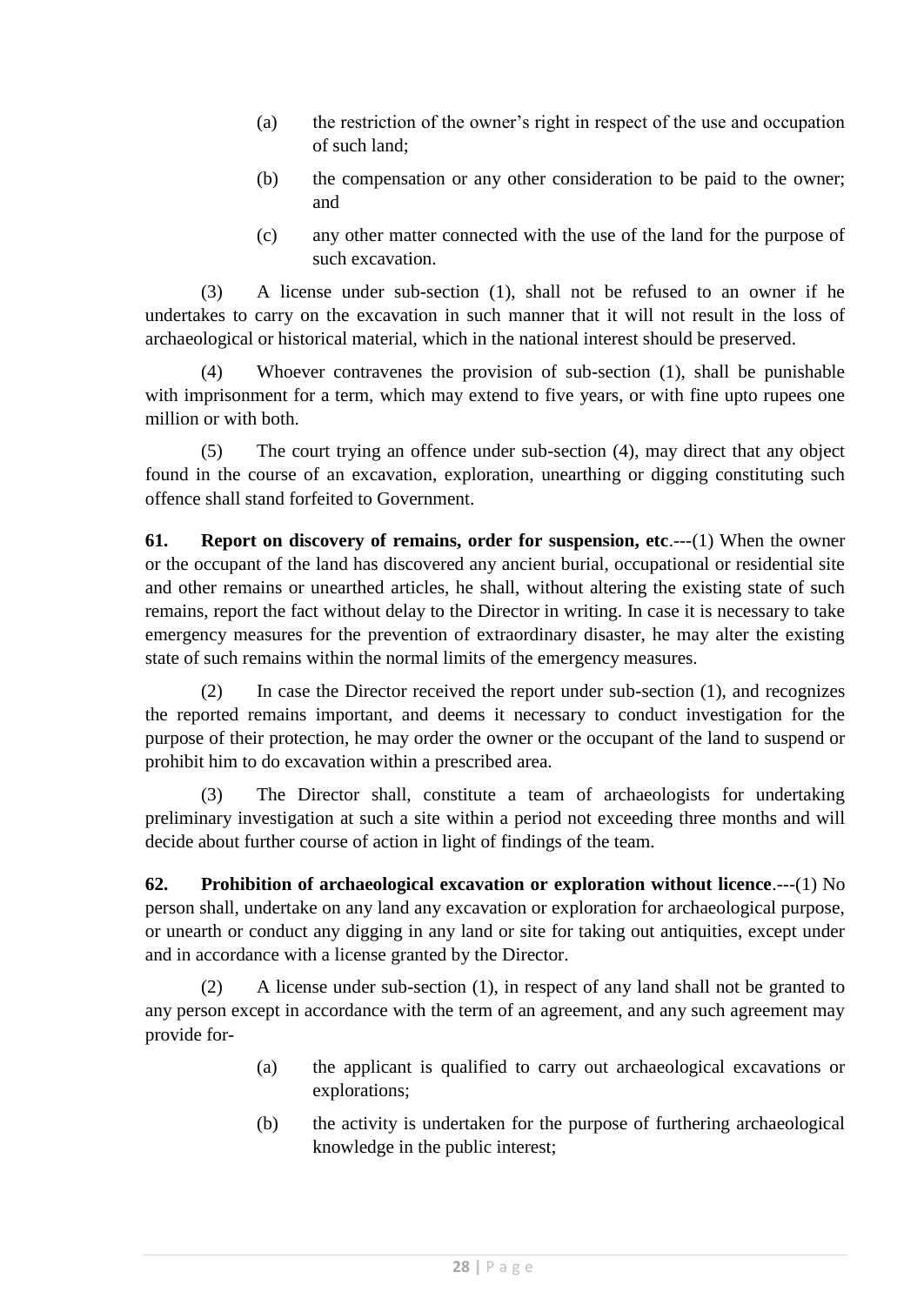- (c) all antiquities found or unearthed during the process of archaeological excavations or archaeological explorations shall remain the property of Government;
- (d) the public sector universities may retain sizeable portion of the antiquities unearthed by them during archaeological excavations or archaeological explorations conducted under license granted by the Directorate through mutual agreement;
- (e) the restriction of the owner's rights in respect of the use and occupation of private land;
- (f) the compensation or any other consideration to be paid to the owner of private land containing cultural objects; and
- (g) any other matter connected with the use of the land for the purpose of such excavation.

(3) A license under sub-section (1), shall not be refused to an owner if he undertakes to carry on the excavation in such manner that it shall not result in the loss of archaeological or historical material, which in the national interest should be preserved.

(4) Whoever contravenes the provision of sub-section (1), shall be punishable with imprisonment for a term, which may extend to ten years, or with fine upto rupees fortyfive hundred thousand, or with both.

(5) The Court trying an offence under sub-section (4), may direct that any object found in the course of an excavation, exploration, unearthing or digging constituting such offence shall stand forfeited to Government.

**63. Regulation and issuance of licences to foreign archaeological missions**.---(1) No Foreign Archaeological Mission or individual shall be issued a licence for archaeological researches in the Province, except on fulfillment of the following conditions:

- (a) proper application addressed to the Director indicating the site or area proposed to be probed or explored;
- (b) justification for the proposed investigation and research;
- (c) name of Leader of the Mission, his complete bio-data including his educational qualification, professional qualification and experience, researches already done or conducted by him or under his direct supervision, experience and knowledge about the particular period or era to which the site or area pertains, research articles and other publications and any other information that the Directorate may deem fit to be asked from the Leader of the Mission;
- (d) complete list of members of the proposed team including their educational qualifications, professional expertise, details of archaeological explorations or excavations already conducted, research publications, knowledge of the relevant field, period or era, with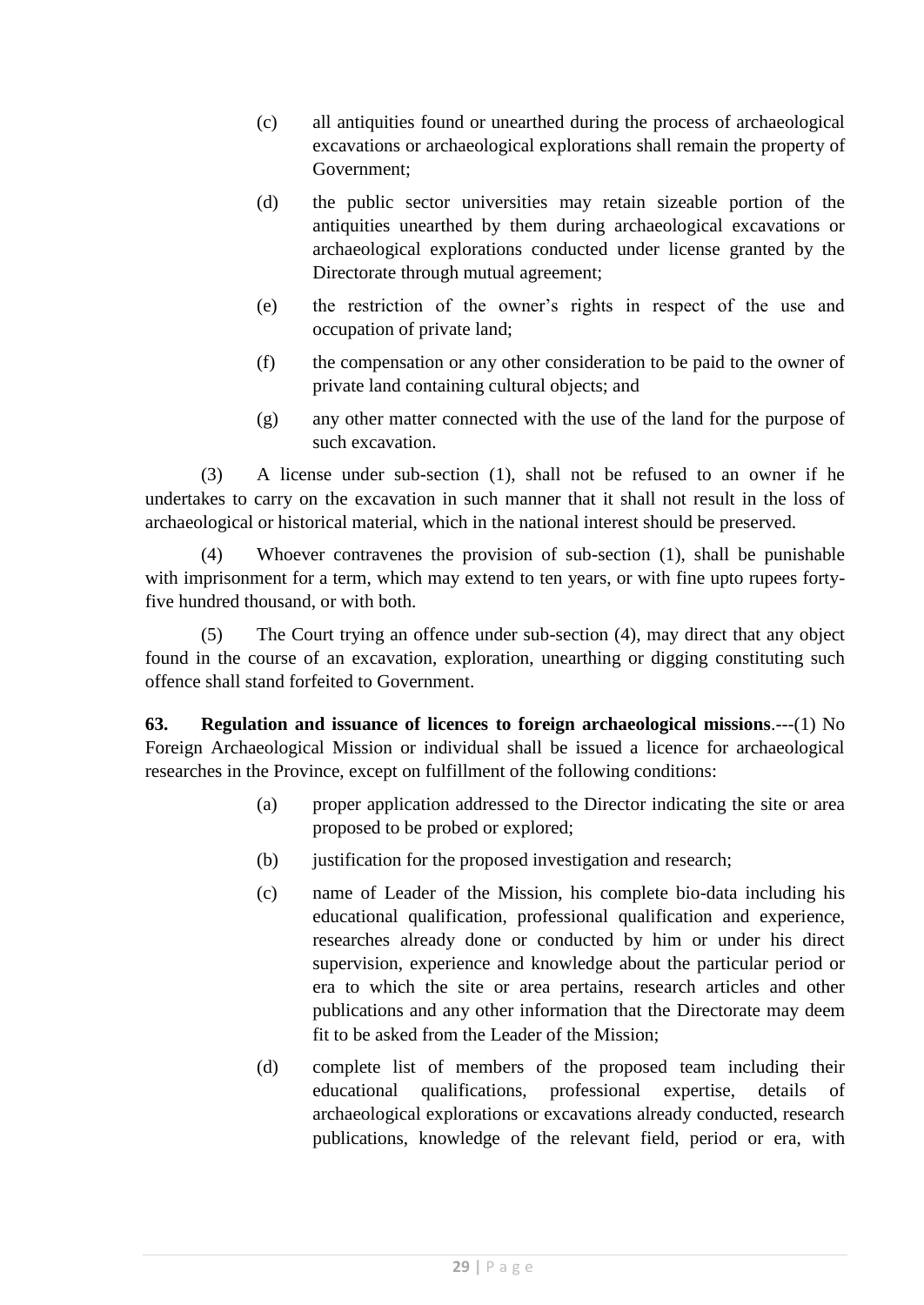complete bio-data and any other information that the Directorate may deem fit to be provided;

- (e) details of funding including their source and flow;
- (f) period for which licence is required;
- (g) schedule of activities including investigations;
- (h) arrangements for boarding and lodging during stay in Pakistan for the purpose;
- (i) transport and security arrangements by the Mission for its members;
- (j) proper and prior clearance from both Federal and Provincial security agencies concerned of all members of the Mission;
- (k) information and details about submission of preliminary reports on conclusion of a season's work to the Directorate;
- (l) details about publication of final report of the investigation with details of funding reserved for the purpose; and
- (m) any other information that the Directorate may deem fit.

 $^{1}$ [(2) A license shall be issued to the Foreign Archaeological Mission for one year on payment of rupees twenty five thousand in advance alongwith the application:

Provided that the Foreign Archaeological Mission applying for license shall deposit a sum of fifty thousand rupees with the Director as security money which shall be refunded to the Foreign Archaeological Mission on submission of the final report.]

(3) Subsequent extension in the licence shall be allowed on payment of rupees  $2$ [ten thousand] per year.

(4) The licence may be revoked, cancelled or withdrawn for any violation by the Mission or any of its members and the Mission or any member thereof can also be blacklisted for further stay in Pakistan for reasons to be conveyed to the Mission in writing.

(5) The activities of the Mission shall be regulated under such rules to be framed for the purpose by Government. Till such rules are finalized, the instructions or directions issued by the Director to the Mission shall be deemed to be rules for the aforesaid purpose.

(6) One or more departmental representatives shall be associated with the Mission, who shall take over the antiquities found or unearthed during explorations or excavations and keep them in safe custody.

(7) The Mission shall provide separate room to the departmental representative according to their status and shall also provide them other necessary facilities at its cost.

(8) The Mission shall also pay daily allowance to the departmental representative(s), which may be determined by Government from time to time.

 $\overline{a}$ 1 The following sub-section (2) of section 63 substituted by Khyber Pakhtunkhwa Act No. XXXVIII of 2020

<sup>&</sup>quot;(2) License shall be issued to the Mission only for one year on payment of rupees twenty-five hundred thousand in advance alongwith the application."  $^2$  The words "ten hundred thousand" substituted by Khyber Pakhtunkhwa Act No. XXXVIII of 2020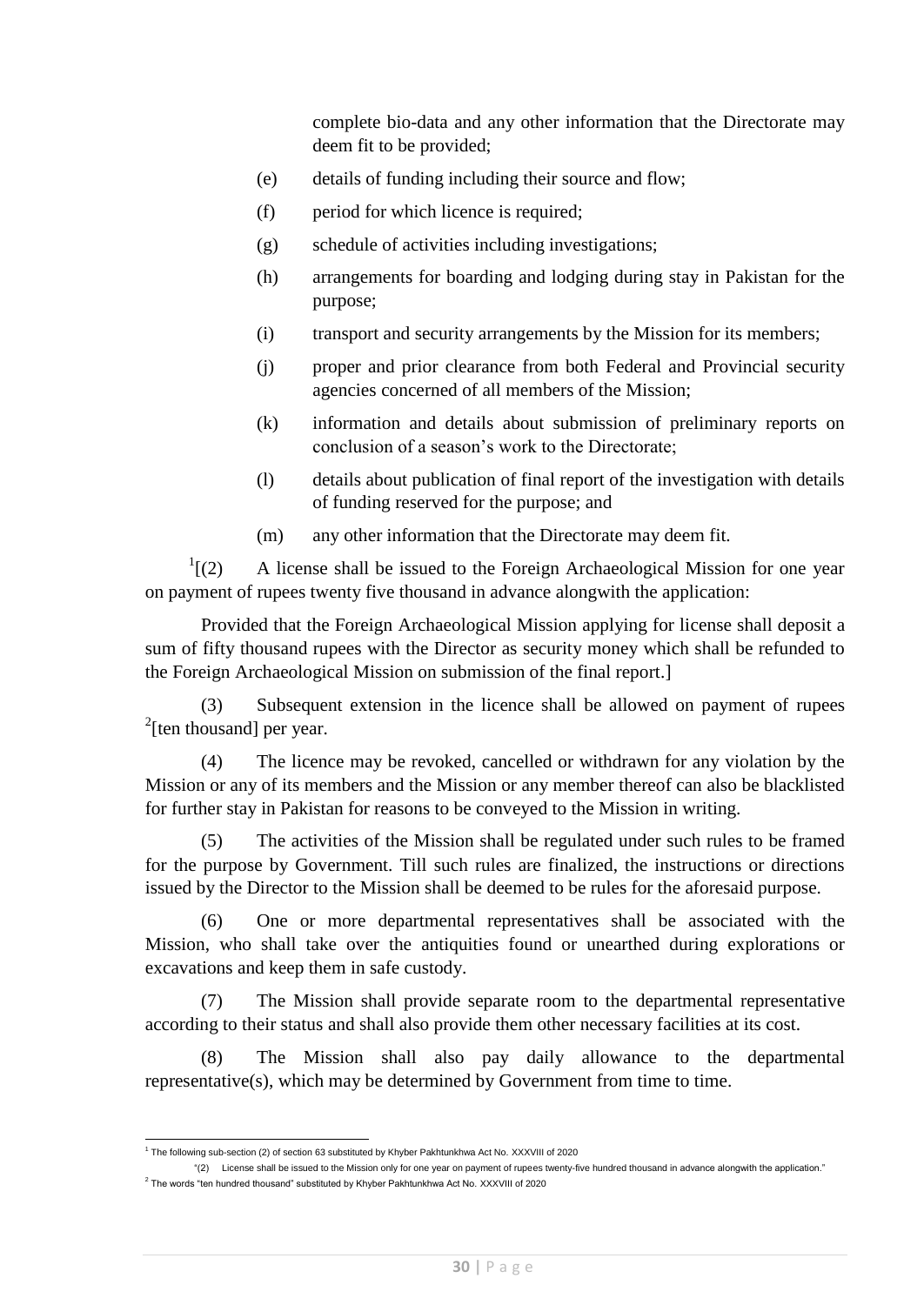$^{1}$ [(9) The amount of rupees twenty five thousand for grant of license and rupees ten thousand for its renewal collected after  $11<sup>th</sup>$  day of April, 2016 till the commencement of the Khyber Pakhtunkhwa Antiquities (Amendment) Act, 2020 shall be deemed to have been validly collected under this Act, as immediately in force before the commencement of the Khyber Pakhtunkhwa Antiquities (Amendment) Act, 2020.]

## **CHAPTER-VI PROHIBITIONS ETC.**

**64. Prohibition on making copies of protected antiquities without licence**.---(1) No person, shall for any commercial purpose, make a cinematograph film of any protected antiquity or any part thereof except under, and in accordance with a license granted by the Director in the prescribed manner, on payment of rupees twenty-five thousands.

(2) Whoever contravenes the provision of sub-section (1), shall be punishable with imprisonment for a term, which may extend to two years, or with fine upto rupees ten hundred thousand, or with both.

(3) The Court trying an offence under sub-section (2), may direct that any copy or film of the protected antiquity constituting such offence shall stand forfeited to Government.

**65. Prohibition on making copies of movable antiquities**.---(1) No person, shall for any commercial purpose, make copies of any movable antiquity or object except under, and in accordance with a license granted by the Director in the prescribed manner, on payment of rupees one million for a single movable antiquity.

(2) Such licence holder shall be allowed to produce copies of any particular movable antiquity in specified number, which may not exceed five thousand copies. For preparing additional copies, the licence holder shall deposit rupees one hundred thousand for one thousand copies.

(3) The licence holder shall use different material for making copies other than the one used for the original antiquity to dispel the impression of being genuine.

(4) The licence holder shall maintain proper record or register of production and sale of the allowed copies of the antiquities and produce the same for inspection before the Director or his representative on demand.

(5) The licence holder shall sell the copies at the points to be identified by the Director.

(6) Whoever contravenes the provision of this section, shall be punishable with imprisonment for a term, which may extend to two years, or with fine upto rupees ten hundred thousand, or with both.

(7) The Court trying an offence under sub-section (4), may direct that any copy or film of the protected antiquity constituting such offence shall stand forfeited to Government.

 $1$  After sub-section (8), new sub-section added by Khyber Pakhtunkhwa Act No. XXXVIII of 2020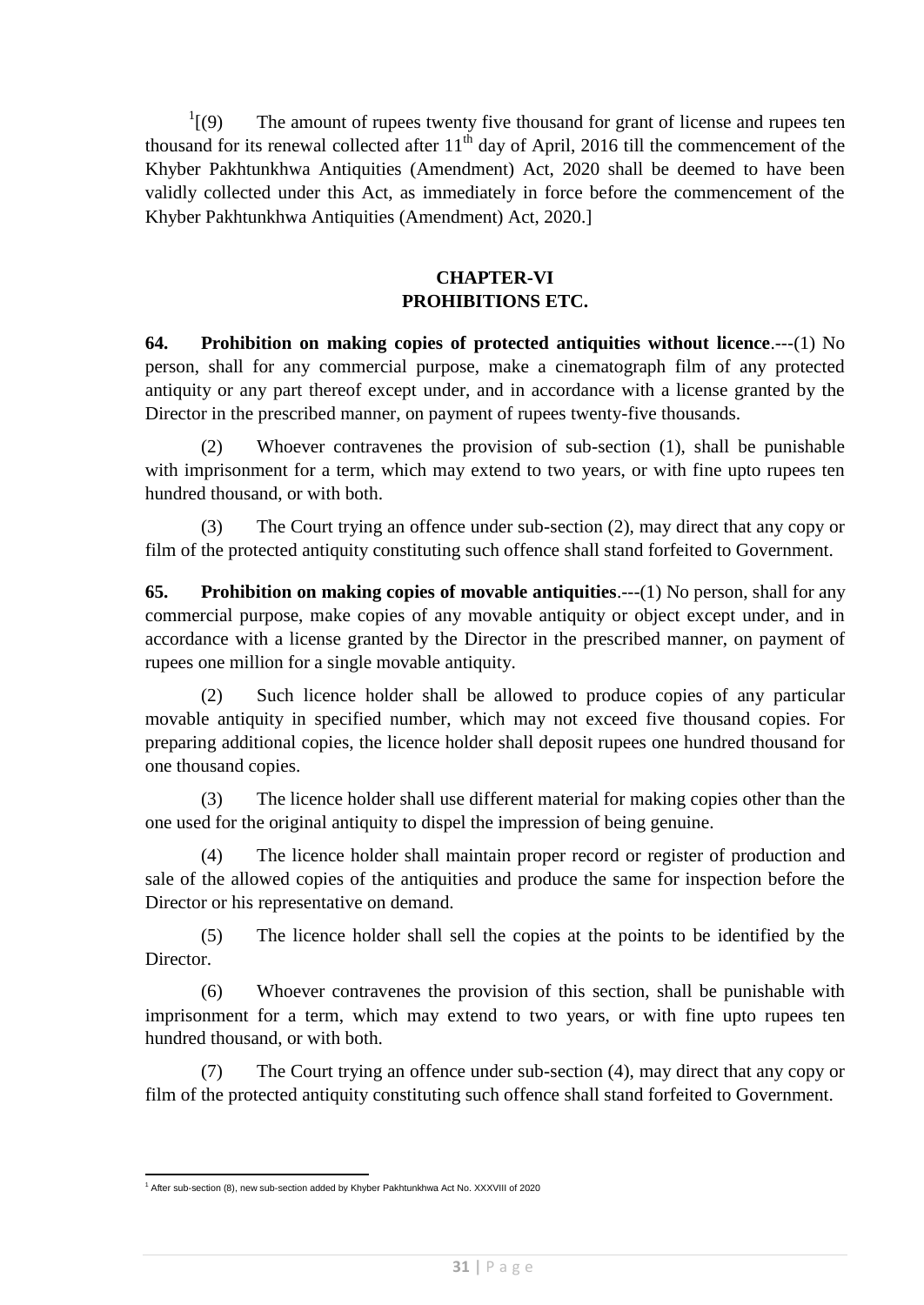(8) The making of copies, their sale and other matters, shall be regulated in a manner as may be prescribed.

**66. Export of antiquities.**---(1) Export of antiquities shall be regulated under the relevant Federal laws in the same manner as provided in the said laws.

**67. Traffic in movable antiquities.**---(1) If Government apprehends that movable antiquities in any place in Province are being sold or removed to the detriment of the Province, it may by notification in the official Gazette, prohibit or restrict the movement of any such antiquity or any class of such antiquities for such period and between such places in the province as may be specified in the notification, except with, and in accordance with the terms of the written permission of the Director.

(2) Whoever contravenes the provisions of a notification under sub-section (1), shall be punishable with rigorous imprisonment for a term, which may extend to five years, with fine upto rupees twenty hundred thousands or with both.

(3) The court trying an offence under sub-section (2), may direct that any antiquity in respect of which the offence has been committed shall stand forfeited to the Directorate.

**68.** C**ounterfeiting etc., of antiquity**.---(1) Whoever counterfeits, or commits forgery in respect of any antiquity with intent to commit fraud or knowing it to be likely that fraud will thereby be committed or causes anything to appear like, or to be believed to be, and with intent to cause wrongful gain to one person or wrongful loss to another person shall be punishable with imprisonment for a term which may extend to five years or with fine upto rupees ten hundred thousands, or with both.

(2) The Court trying an offence under sub-section (1), may direct that anything the making or forging of which has constituted such offence shall sand forfeited to Government.

**69. Dealing in antiquities.**---(1) No person, shall deal in sale and purchase of antiquities except in accordance with the provisions of this Act and the rules made thereunder.

(2) Whoever contravenes the provisions of this section shall be punishable with rigorous imprisonment for a term, which may extend to ten years or with fine not exceeding rupees forty-five hundred thousand or with both.

(3) The Court trying an offence under sub-section (2), may direct that any antiquity in respect of which the offence has been committed shall stand forfeited to the Directorate.

**70. Regulation of mining, quarrying, etc.**---(1) Notwithstanding anything contained in any other law for the time being enforce, if Government is of the opinion that for the purpose of protecting or preserving any immovable antiquity it is necessary to prohibit or restrict, within such area as may be specified therein, mining, quarrying, excavating, blasting and other operations of alike nature, or the movement of heavy vehicles, may by notification in the official Gazette, prohibit or restrict all such actions except under and in accordance with the terms of a license granted by the Director and rules, if any made in this behalf.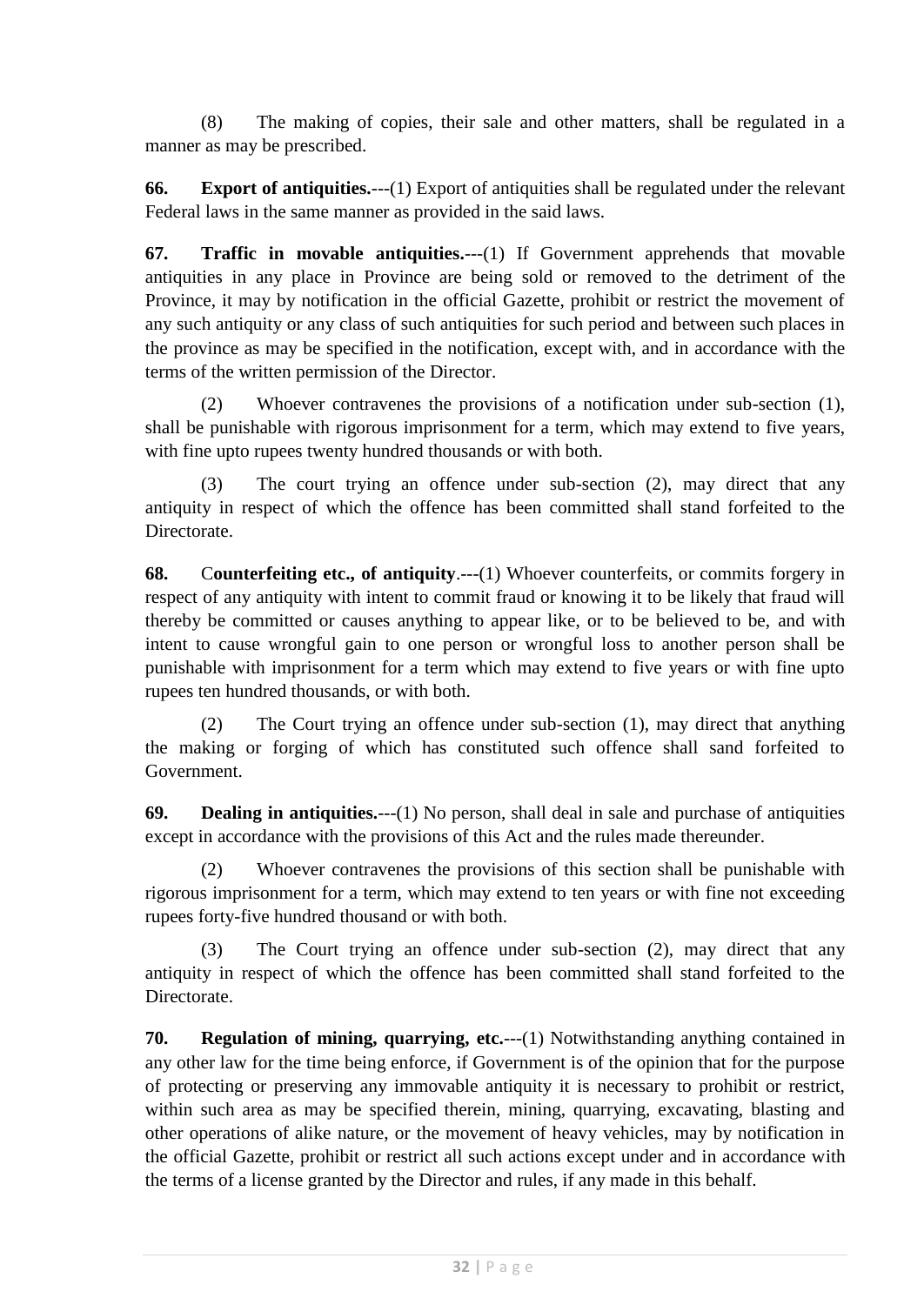(2) Any owner or occupant of land, who sustains any loss by reason of any prohibition or restriction by a notification under sub-section (1), shall be paid reasonable compensation for such loss in consultation with the Advisory Committee.

(3) Whoever contravenes the provisions of sub-section (1), shall be punishable with imprisonment for a term, which may extend to five years, or with fine upto rupees twenty-five hundred thousand, or with both.

### **CHAPTER-VII MISCELLANEOUS**

**71. Efforts for the protection of cultural heritage by the local governments**.---(1) District Governments shall take all possible measures to protect, preserve and promote the culture heritage of the Province. The District Government shall be facilitated by Sports, Culture, Tourism, Archaeology, Museums & Youth Affairs Department to undertake the management, conservation and promotion of the cultural heritage located within their jurisdiction.

(2) The District Government shall allocate sufficient funds for protection, conservation, restoration, rehabilitation and promotion of such antiquities.

**72. Exhibitions of cultural heritage abroad**.---(1) For the promotion of cultural heritage of the Province and to attract tourists from abroad, Government shall make all possible efforts, through diplomatic channels and the Ministry of Foreign Affairs to seek sponsors for exhibition of movable antiquities of the Province in major cities of different countries of the world.

(2) The terms and conditions including fee or compensation for exhibition shall be finalized through mutual agreements.

(3) All the exhibits to be sent abroad for exhibition shall be in the good state of preservation and against proper security and insurance.

(4) The sponsor governments and agencies shall also bear the expenditures on account of boarding, lodging, return air ticket, transportation, daily allowance, etc. of the officers accompanying exhibitions.

**73. Penalty**.---A contravention of any provision of this Act or the rules shall, where no punishment has been specifically provided be punishable with rigorous imprisonment for a term which may extend to two years, or with fine upto rupees ten hundred thousands, or with both.

**74. Confiscated antiquities to be made over to Director.---**Any antiquity, which is confiscated or forfeited under this Act, shall be made over to the Directorate for custody, preservation and protection.

**75. Information to the public on archaeological or historical sites**.---Government and Local Government shall undertake the complete documentation and other measures needed to keep the public fully and correctly informed of the well-known archaeological or historical sites. For the purpose, the Directorate shall give guidance, advice or other necessary